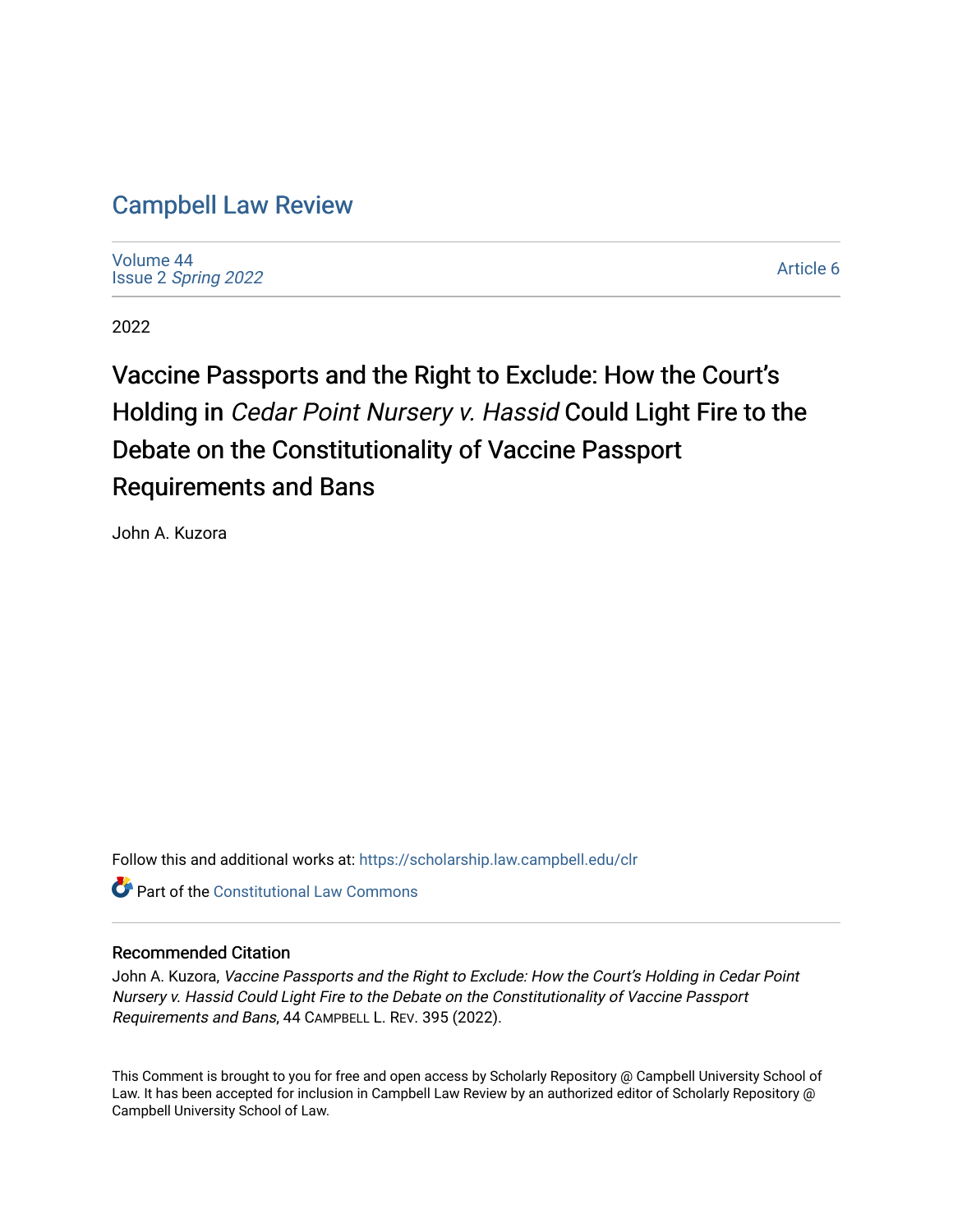## **Vaccine Passports and the Right to Exclude: How the Court's Holding in** *Cedar Point Nursery v. Hassid* **could Light Fire to the Debate on the Constitutionality of Vaccine Passport Requirements and Bans**

#### ABSTRACT

*The COVID-19 pandemic gave America its biggest health crisis in the last one hundred years. In efforts to resolve this crisis, several state governments have issued various types of public health measures. Three of these measures are Vaccine Mandates, Vaccine Passport Requirements, and Vaccine Passport Bans. This Comment explores the legality of these three public health measures through the unique lens of the Fifth Amendment Takings Clause. Specifically, this Comment focuses on how both Vaccine Passport Requirements and Bans infringe on property owners' rights to include and exclude unvaccinated patrons. This, in turn, results in a physical taking under the Supreme Court's current jurisprudence.\**

| III. VACCINE PASSPORTS AND VACCINE PASSPORT BANS 403           |  |
|----------------------------------------------------------------|--|
|                                                                |  |
|                                                                |  |
| C. The Legal Significance of a Religious Exemption406          |  |
| IV. PROPERTY LAW, THE TAKINGS CLAUSE, AND THE RIGHT TO EXCLUDE |  |
|                                                                |  |
| A. The Takings Clause: Physical Versus Regulatory Takings408   |  |
|                                                                |  |

<sup>\*</sup> This abstract was written posthumously by the *Campbell Law Review* Board of Editors.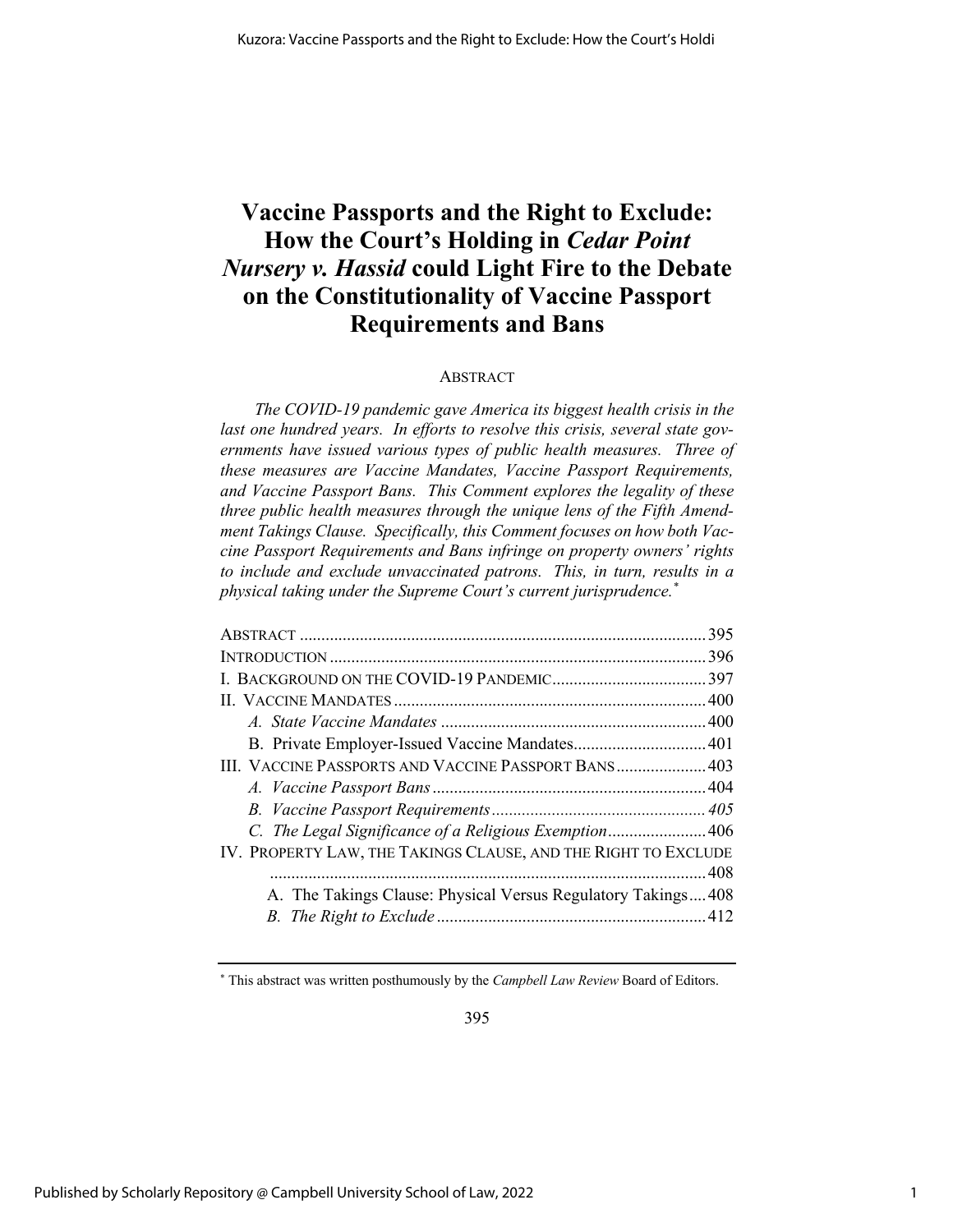| -396       | <b>CAMPBELL LAW REVIEW</b> | [Vol. 44:395] |
|------------|----------------------------|---------------|
| CONCLUSION |                            |               |

#### **INTRODUCTION**

Since March of 2020, America has been faced with a public health emergency of a scale and scope unseen since the Spanish Flu of  $1919$ .<sup>1</sup> The COVID-19 pandemic has brought to the surface national debate over the efficacy of public health measures enacted to "slow the spread" of COVID-19, such as mask mandates, stay-at-home orders, and mandatory vaccinations.<sup>2</sup> Accompanying each of these public health measures are issues of legal authority.

This Comment will examine the legal issues presented by three related public health measures: Vaccine Mandates, Vaccine Passport Requirements, and Vaccine Passport Bans. For the purposes of this Comment, a Vaccine Mandate refers to a law or regulation requiring vaccination. A Vaccine Passport Requirement is a law or ordinance requiring patrons or employees to provide proof of vaccination against COVID-19 before entering certain businesses and public places such as restaurants, theaters, and health clubs. Conversely, a Vaccine Passport Ban is a law or regulation preventing a business from requiring proof of vaccination for service or employment. It can be helpful to consider a Vaccine Passport Requirement as a law requiring other entities, such as private businesses and schools, to issue their own Vaccine Mandates, while a Vaccine Passport Ban forbids such entities from mandating vaccination. While most scholarship in this area has examined the issue through the lens of substantive due process, $3$  the

<sup>1.</sup> *COVID-19 Pandemic in the United States*, WIKIPEDIA (Feb. 21, 2022), https://en.wikipedia.org/wiki/COVID-19\_pandemic\_in\_the\_United\_States

<sup>[</sup>https://perma.cc/MSW8-SVVF] (noting that the death toll from COVID-19 exceeded that of the Spanish flu in September 2021, making COVID "the deadliest respiratory pandemic in recent American history").

<sup>2</sup>*. Id.*

<sup>3</sup>*. See, e.g.*, Julie Fekete, *Required Protections for the Right of Medical Exemption From Vaccine Mandates: A Modern Analysis of a Deeply Rooted Fundamental Right*, 15 CHARLESTON L. REV. 821, 823 (2021) (arguing that "the right to a medical exemption is . . . protected by the Due Process Clause of the Fourteenth Amendment").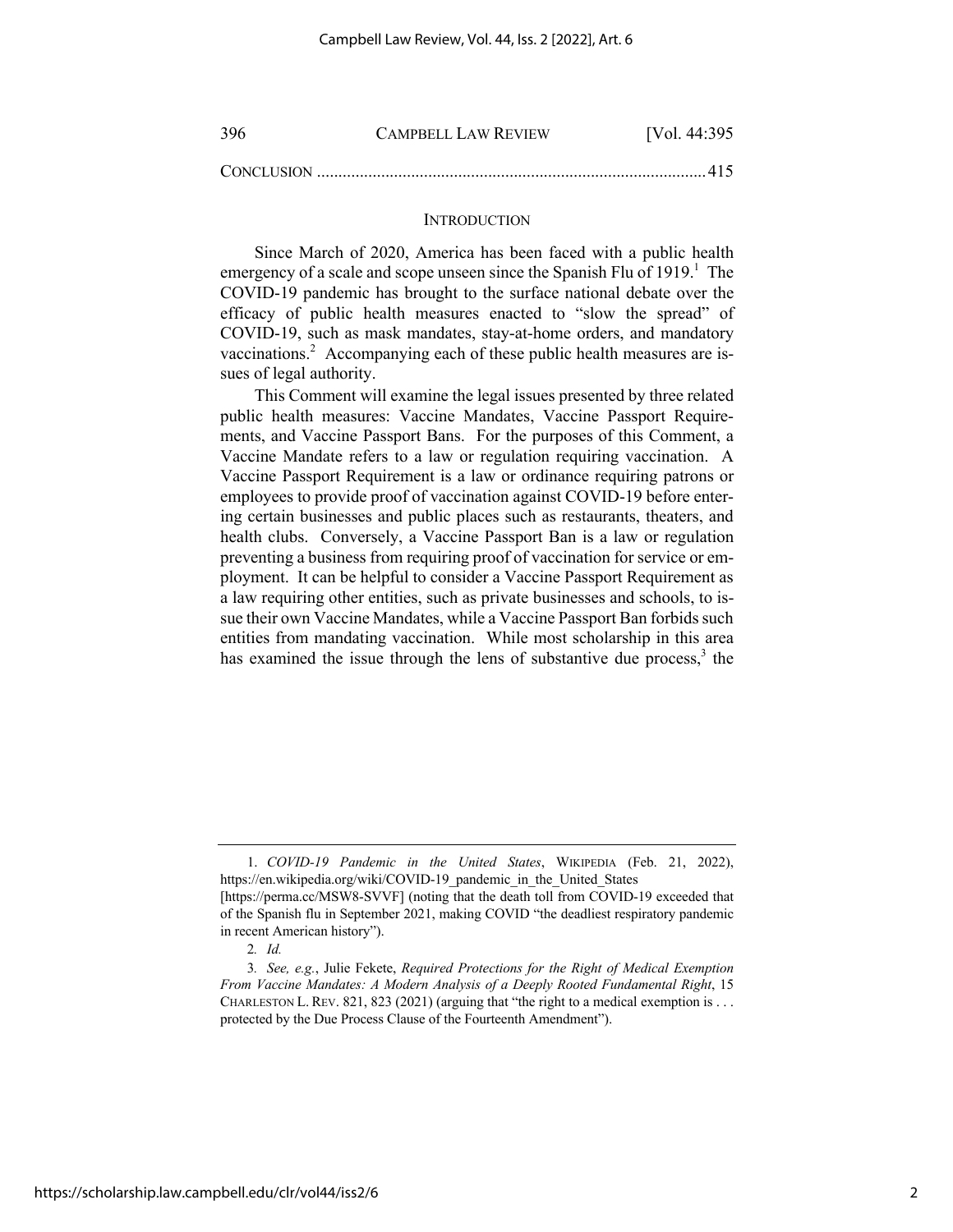First Amendment, $4$  and the general police power, $5$  this Comment focuses on how such laws infringe upon the property rights guaranteed by the Fifth Amendment of the United States Constitution. Additionally, this Comment focuses solely on the legal issues, preferring to leave the medical and scientific debate in the hands of those more qualified than lawyers to debate such issues—namely, doctors and scientists.

Part I of this Comment provides a brief background on the COVID-19 pandemic as well as both the political and legal issues surrounding the governmental response. Part II examines the foundational legal issue of Vaccine Mandates in both the public and private spheres. Part III examines the issue of Vaccine Passport Requirements and Bans through specific examples of each type: a New York City Vaccine Passport Requirement and a Florida State Vaccine Passport Ban. Part IV examines the property law concept of a bundle of sticks and the Takings Clause, focusing on the recent Supreme Court decision in *Cedar Point Nursery v. Hassid*.<sup>6</sup> Part IV also explores the significance of the right to exclude for the legality of Vaccine Passport Requirements and Bans. Finally, this Comment concludes by proposing that under current Supreme Court jurisprudence, a Vaccine Passport Ban would constitute a physical taking by appropriating a property owner's right to exclude. Additionally, the same legal reasoning may apply to Vaccine Passport Requirements based on the principle that the right to exclude inherently implies a right to include. By infringing upon a property owner's right to include the unvaccinated, a Vaccine Passport Requirement would constitute a physical taking identical to that presented by a Vaccine Passport Ban.

#### I. BACKGROUND ON THE COVID-19 PANDEMIC

In early 2020, the first case of COVID-19 was reported in the United States.<sup>7</sup> By the end of the year, the disease had caused more than  $377,000$ 

<sup>4</sup>*. See, e.g.*, Amanda Naprawa, *Don't Give Your Kid That Shot!: The Public Health Threat Posed by Anti-Vaccine Speech and Why Such Speech Is Not Guaranteed Full Protection Under the First Amendment*, 11 CARDOZO PUB. L. POL'Y & ETHICS 473, 478 (2013) (arguing that "speech [that] has the specifically desired outcome of decreasing vaccination and thereby causes infectious diseases to spread . . . is . . . akin to shouting fire in a crowded theatre").

<sup>5</sup>*. See, e.g.*, Tryon P. Woods, *Public Health Policing and the Case Against Vaccine Mandates*, 33 ST. THOMAS L. REV. 219, 222 (2021) (describing pandemic control measures as "policing by medical science and public health institutions in the service of an expanded social control apparatus").

<sup>6.</sup> Cedar Point Nursery v. Hassid, 141 S. Ct. 2063 (2021).

<sup>7</sup>*. COVID-19 Pandemic in the United States*, *supra* note 1*.*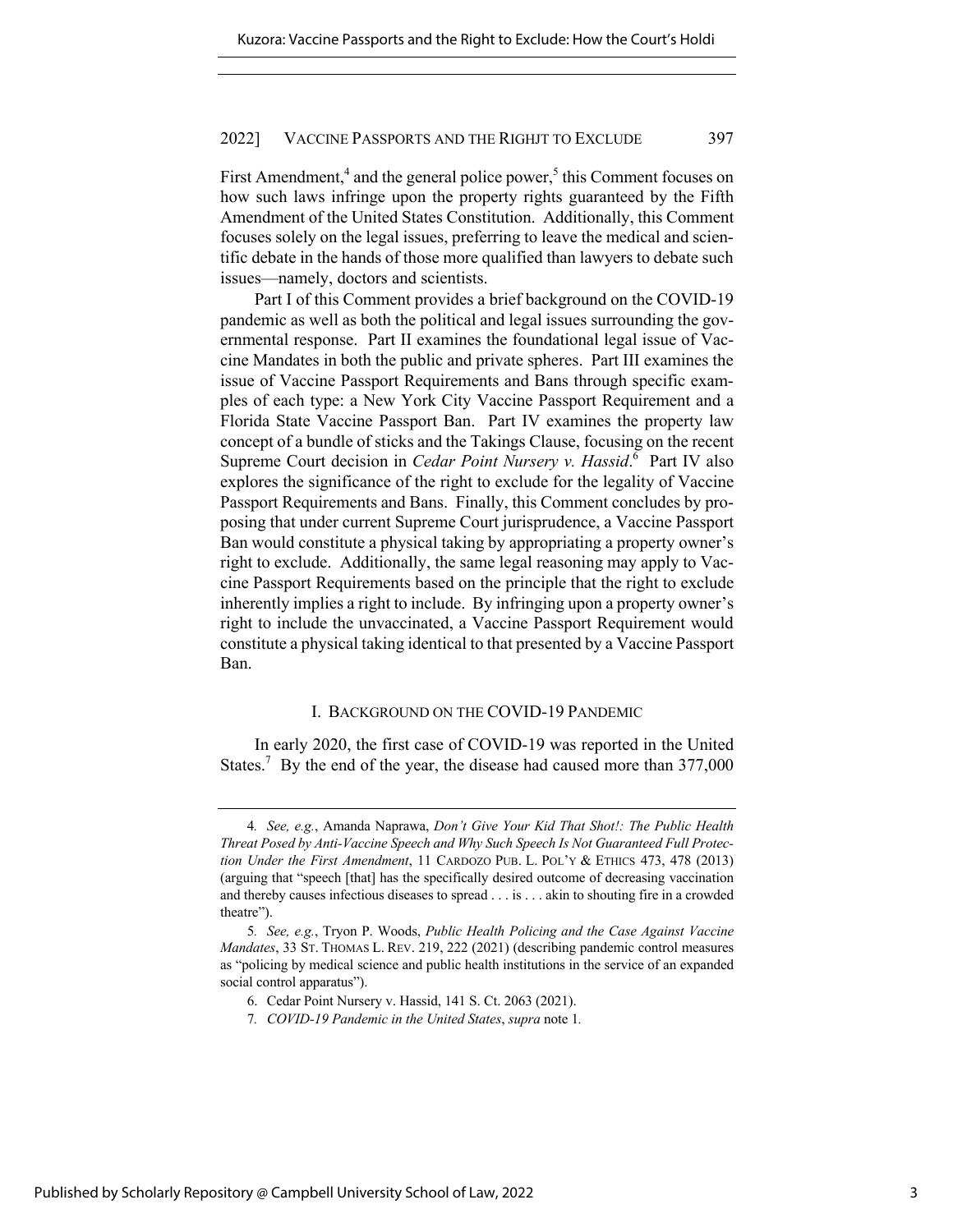deaths in the country.<sup>8</sup> Federal, state, and local governments across the country have enacted a cornucopia of policies aimed at limiting the effects of the pandemic on Americans.<sup>9</sup> These policies have included stay-at-home orders, mask mandates, and travel bans, to name just a few.<sup>10</sup>

Two highly debated public health measures are the Vaccine Mandate and the closely related Vaccine Passport. It bears remembering that a Vaccine Mandate refers to a rule, ordinance, regulation, or statute that compels vaccination. A Vaccine Mandate can be issued by a state or local government as a prerequisite for school attendance or as a response to a public health concern. Additionally, a private employer can issue a Vaccine Mandate in the form of a rule requiring all employees receive certain vaccinations. In contrast, a Vaccine Passport law refers to a government ordinance, regulation, or statute requiring either physical or digital proof of vaccination in exchange for entry or employment. As previously stated, it can be helpful to think of a Vaccine Passport Requirement as a law that requires other entities to issue their own Vaccine Mandates. For example, a New York City Vaccine Passport Requirement, issued as an Executive Order, compels private businesses to require employees and patrons to show proof of COVID-19 vaccination at various dining, entertainment, and fitness venues.<sup>11</sup> In effect, the regulation compels private entities to issue a Vaccine Mandate, requiring vaccination against COVID-19 as a condition of employment or service, thereby denying the private entity the right to decide on the issue of vaccination for itself. Conversely, a Vaccine Passport Ban is a law forbidding entities from issuing their own Vaccine Mandates. A forthcoming example discussed below is a Florida law forbidding businesses, government entities, and schools from requiring proof of COVID-19 vaccination in most settings. $^{12}$ 

Like many issues involving the pandemic, opinions about vaccine passports break roughly along party lines, with former President Trump voters being nearly five times as likely as President Biden voters to oppose regulations requiring Vaccine Mandates (i.e., Vaccine Passport

<sup>8.</sup> Farida B. Ahmad et al., Ctrs. for Disease Control & Prevention, *Provisional Mortality Data—United States, 2020, 70 MORBIDITY & MORTALITY WKLY. REP.* 519, 519 (2021).

<sup>9.</sup> Dena Bunis & Jenny Rough, *List of Coronavirus-Related Restrictions in Every State*, AARP (Mar. 11, 2022) https://www.aarp.org/politics-society/government-elections/info-2020/coronavirus-state-restrictions.html [https://perma.cc/9UFY-TZWK].

<sup>10</sup>*. Id.*

<sup>11</sup>*. See* Emergency Exec. Order No. 239, Office of the Mayor, City of New York (Sept. 14, 2021).

<sup>12.</sup> FLA. STAT. ANN. § 381.00316 (West 2021).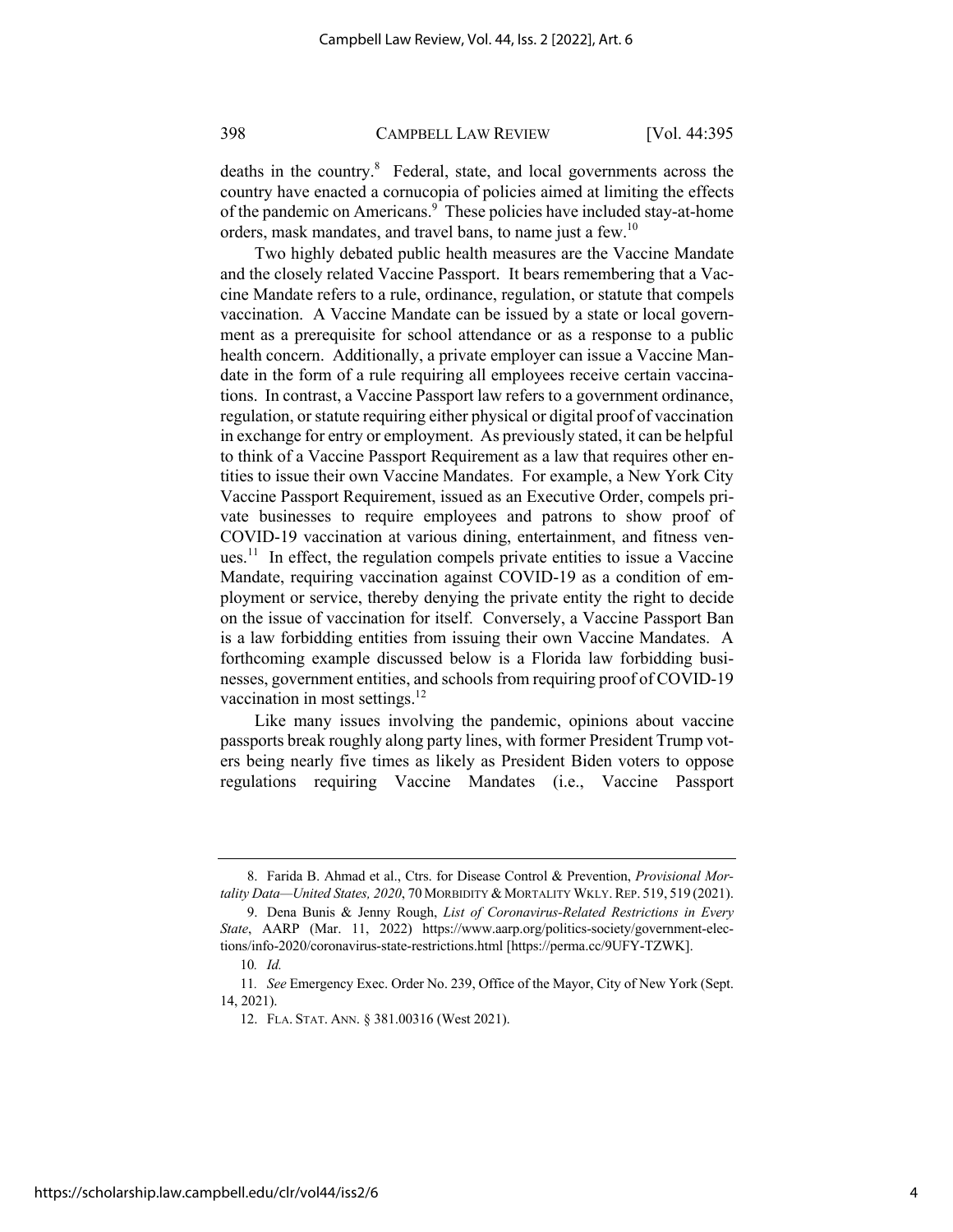Requirements).13 Additionally, the issues of Vaccine Passport Requirements and Bans have been the topic of extensive public debate that has extended beyond the political spectrum to the world of popular culture. Many music artists, such as The Eagles, Maroon 5, and The Killers, have required attendees at their shows to provide a Vaccine Passport or proof of a recent negative COVID-19 test.<sup>14</sup> Others, including Travis Tritt, Van Morrison, and Eric Clapton, have refused to perform at venues requiring Vaccine Passports.15 In the sports world, local Vaccine Passport regulations have precluded unvaccinated players on the Golden State Warriors, New York Knicks, and Brooklyn Nets from playing home games in the National Basketball Association.<sup>16</sup> Given the widespread discussion of Vaccine Mandates, Vaccine Passport Requirements, and Passport Bans, it is important to understand the rationale for and against each.

Those in support of Vaccine Passports argue that such a regulatory scheme is the cost society must pay to return to normal daily life.<sup>17</sup> These regulations are justified by the duty of easy rescue, a theory that members of society have a collective duty to rescue each other when the cost of such a rescue is minimal.<sup>18</sup> Philosopher Peter Singer illustrated this theory with the following example: "If you are walking past a shallow pond and see a child drowning in it, you ought to wade in and pull the child out. This will mean getting your clothes muddy, but this is insignificant, while the death

<sup>13.</sup> Nicholas Reimann, *Here Are the Groups Who Don't Want a Vaccine—and Trump Voters Are Near Top*, Forbes (Mar. 11, 2021, 5:10 PM), https://www.forbes.com/sites/nicholasreimann/2021/03/11/here-are-the-groups-who-dont-want-a-vaccine-and-trump-votersare-near-top/? [https://perma.cc/9JJM-GSTS].

<sup>14.</sup> Tommy Beer, *Here are the Bands Requiring Fans to Provide Proof of Vaccination or a Negative Covid Test to Attend Their Shows*, FORBES (Aug. 14, 2021, 1:03 PM), https://www.forbes.com/sites/tommybeer/2021/08/12/here-are-the-bands-requiring-fans-toprovide-proof-of-vaccination-or-a-negative-covid-test-to-attend-theirshows/?sh=3ef35463ecd0 [https://perma.cc/77JM-JB6K].

<sup>15.</sup> Kristen Hall, *Music Industry Weighs Vaccine Mandates, But Politics Collide*, AP NEWS (Aug. 26, 2021), https://apnews.com/article/entertainment-lifestyle-health-arts-andentertainment-coronavirus-pandemic-ab306f0473b79731a3b8cd7680afd37f [https://perma.cc/VQ3V-6GGP].

<sup>16.</sup> NBA.com Staff, *FAQ: How NBA Teams are Impacted by City-Imposed COVID-19 Vaccine Mandates*, SPORTING NEWS (Oct. 7, 2021), https://www.sportingnews.com/ca/nba/news/faq-how-nba-teams-are-impacted-by-city-imposed-covid-19-vaccine-mandates/qzzx843c5ncs1jqdv718s2zi8 [https://perma.cc/BE8Z-SD53].

<sup>17</sup>*. See, e.g.*, Barbara Jacquelyn Sahakian et al., *Vaccine Passports: Why They are Good for Society*, THE CONVERSATION (May 13, 2021, 6:32 AM), https://theconversation.com/vaccine-passports-why-they-are-good-for-society-160419 [https://perma.cc/F6A5-SWJM].

<sup>18</sup>*. Id.*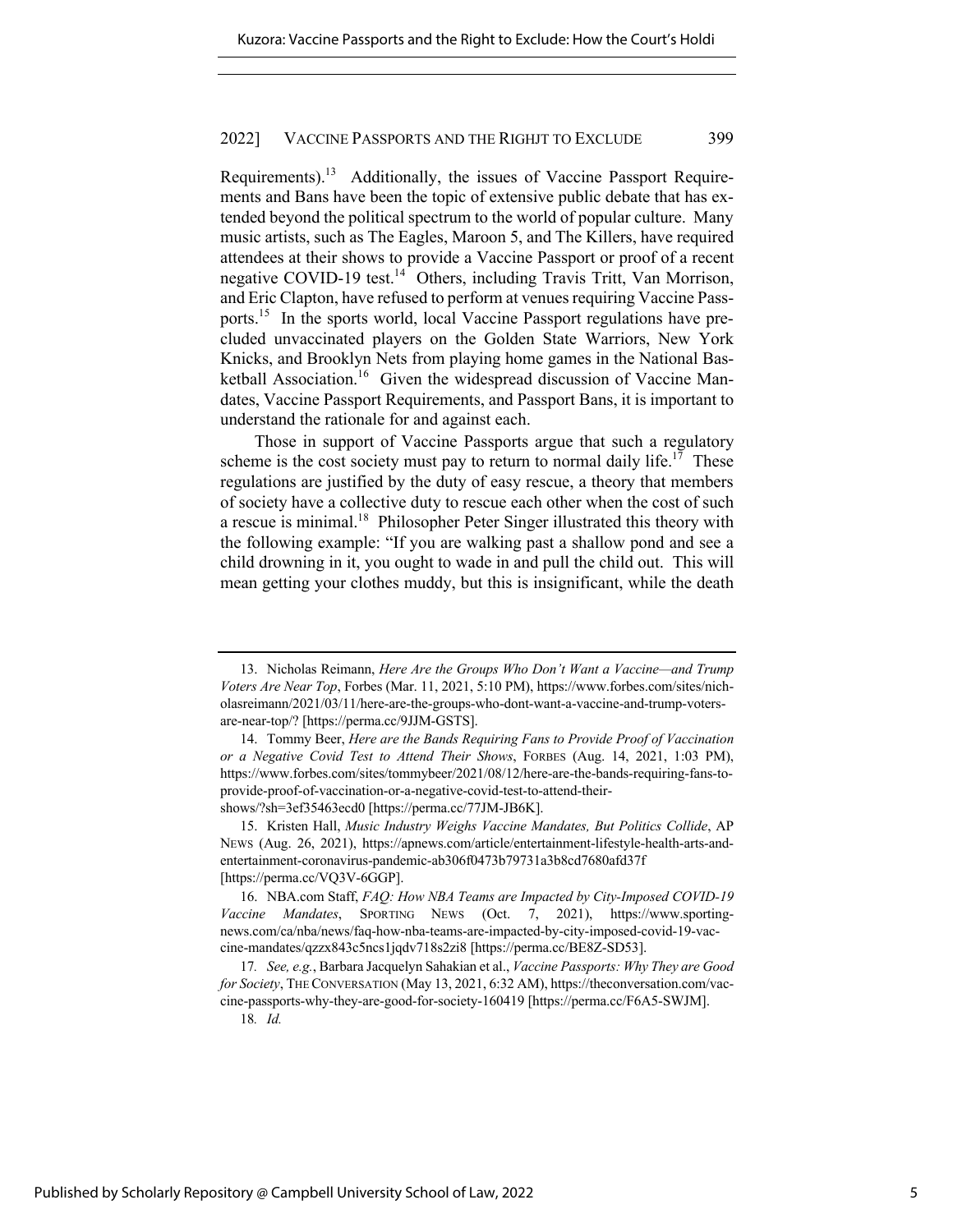of the child would be a tragedy."19 Those in support argue that is precisely the situation presented by Vaccine Passport Requirements: the minimal individual cost of vaccination is far outweighed by the collective societal benefits.20In contrast*,* many against Vaccine Passports cite concerns of privacy and government overreach, $21$  with one critic expressing a fear of a world "divided between the jabs and the jab-nots[.]"22 Those in opposition believe such laws "coerce people into accepting a vaccine in exchange for recovering their basic liberties."23 Other critics focus on the fact that the COVID-19 vaccination is not equally accessible to all members of society and believe Vaccine Passport Requirements would exacerbate existing inequalities.<sup>24</sup> Not surprisingly, the issue has also extended to the courts of law.

#### II. VACCINE MANDATES

The power to compel vaccination in the form of a Vaccine Mandate is foundational to any law requiring proof of vaccination for entry. Vaccine Mandates issued by both states and private employers present distinct legal issues that will be discussed in turn.

#### *A. State Vaccine Mandates*

State-issued Vaccine Mandates have a long history in this country, dating back to the Continental Army, when General George Washington compelled the inoculation of his troops against smallpox.<sup>25</sup> In addition, all fifty

22. Lionel Laurent, *Covid-19 Vaccine Passports Are a Ticket to Nowhere*, BLOOMBERG OPINION (Jan. 20, 2021, 1:00 AM), https://www.bloomberg.com/opinion/articles/2021-01- 20/covid-vaccine-passports-are-a-ticket-to-nowhere [https://perma.cc/7FKS-DTLU].

23. Mike Fox, *Professor Explores Legality, Efficacy of Vaccine Passports*, UNIV. VA. SCH. L. (Apr. 19, 2021), https://www.law.virginia.edu/news/202104/professor-explores-legality-efficacy-vaccine-passports [https://perma.cc/7XQE-FPNJ].

24*. See, e.g.*, Seema Mohapatra, *Passports of Privilege*, 70 AM. U. L. REV. 1729, 1733 (2021) ("The COVID-19 pandemic has laid bare deep inequities in our society, and . . . the use of immunity passports and vaccine passports would further exacerbate such chasms.").

25. Christian Spencer, *Why George Washington Mandated Inoculations*, THE HILL: CHANGING AMERICA (Sept. 20, 2021), https://thehill.com/changing-america/well-

<sup>19</sup>*. Id.* (citing Peter Singer, *Famine, Affluence, and Morality*, 1 PHIL. & PUB. AFFS. 229, 231 (1972)).

<sup>20</sup>*. Id.*

<sup>21</sup>*. See, e.g.*, Staff, *Governor Ron DeSantis Signs Landmark Legislation to Ban Vaccine Passports and Stem Government Overreach*, RON DESANTIS, 46TH GOVERNOR OF FLA. (May 3, 2021), https://www.flgov.com/2021/05/03/governor-ron-desantis-signs-landmark-legislation-to-ban-vaccine-passports-and-stem-government-overreach/ [https://perma.cc/3QTL-KGV7] [hereinafter *DeSantis Signs Legislation*].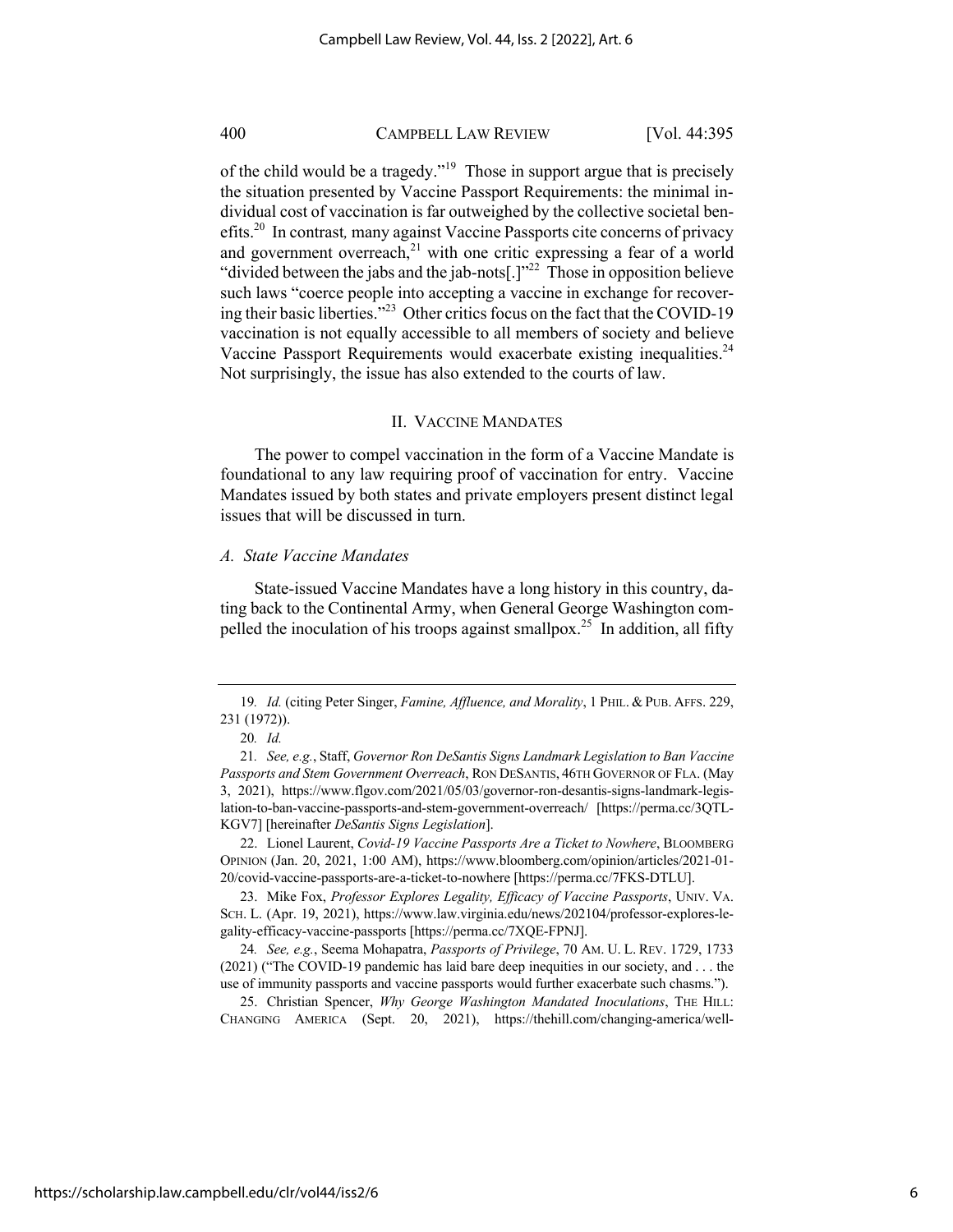states and the District of Columbia have laws compelling students to receive certain vaccinations before attending public school.<sup>26</sup>

Finally, compulsory vaccination laws enacted by state and local authorities have been upheld by the Supreme Court.27 In *Jacobson v. Massachusetts*, the Court considered the constitutionality of a Massachusetts statute compelling vaccination against smallpox under certain circumstances.<sup>28</sup> Violation of the statute was punishable by a five dollar fine,  $29$  roughly equivalent to a \$150 fine today.<sup>30</sup> While noting that "for nearly a century most of the members of the medical profession have regarded vaccination . . . as a preventive of smallpox $\left[,\right]$ <sup>31</sup> the Court held that the Massachusetts statute was not repugnant to the rights guaranteed by the United States Constitution.32 The Court reasoned that the vaccination program had a "real or substantial relation to the protection of the public health and the public safety" and, as such, was a proper exercise of the general state police power.33 Although *Jacobson* was decided before the current tiers of constitutional scrutiny were created,<sup>34</sup> most legal scholars acknowledge that  $Ja$ *cobson* is accepted as authority for Vaccine Mandates imposed by state governments and generally stands on firm legal ground.<sup>35</sup>

#### *B. Private Employer-Issued Vaccine Mandates*

The power of private employers to require employees to get vaccinated also stands on relatively solid legal footing. In most states, employer-employee relationships are considered "at will," allowing employers to terminate workers for not complying with companywide Vaccine Mandates.<sup>36</sup>

being/prevention-cures/573043-why-george-washington-mandated-vaccines [https://perma.cc/4DRN-KPZD].

<sup>26.</sup> Klaassen v. Trs. of Ind. Univ., 549 F. Supp. 836, 863 (N.D. Ind. 2021), *vacated as moot*, 24 F.4th 638 (7th Cir. 2022).

<sup>27</sup>*. See generally* Jacobson v. Massachusetts, 197 U.S. 11, 39 (1905).

<sup>28</sup>*. Id.* at 12.

<sup>29</sup>*. Id.*

<sup>30</sup>*. Value of \$5 from 1905 to 2022*, CPI INFLATION CALCULATOR, https://www.in2013dollars.com/us/inflation/1905?amount=5 [https://perma.cc/WQ38- DLAS].

<sup>31</sup>*. Jacobson*, 197 U.S*.* at 23–24.

<sup>32</sup>*. Id.* at 39.

<sup>33</sup>*. Id.* at 31.

<sup>34.</sup> Mohapatra, *supra* note 24, at 1744.

<sup>35</sup>*. Id.*

<sup>36.</sup> Robert Iafolla, *Can Your Boss Force Your Vaccination? Employer Mandates Explained*, BLOOMBERG LAW (Dec. 10, 2020, 5:46 AM),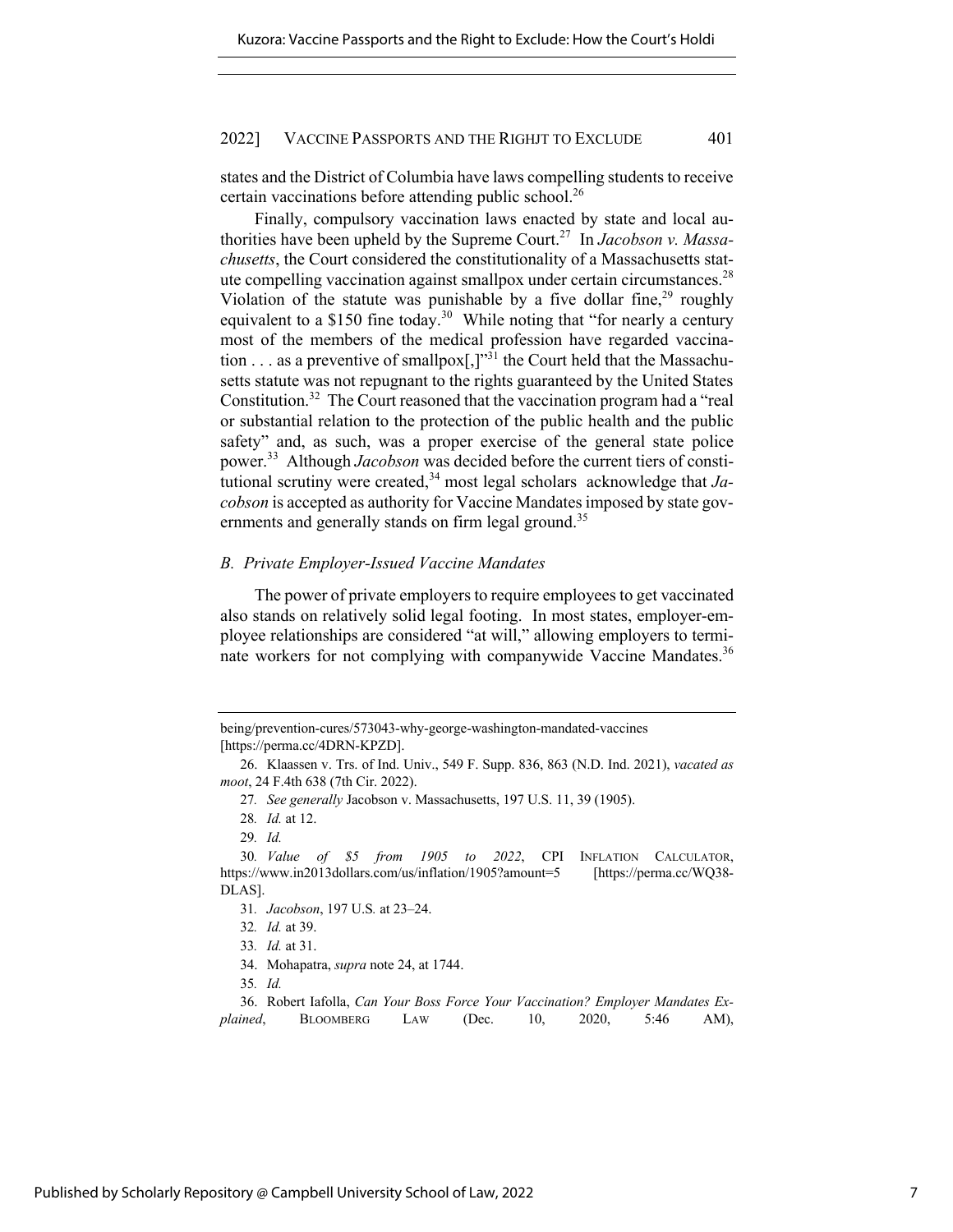Additionally, employers have a "duty to provide a safe and healthy workplace[,] $1^{37}$  and employers with a unionized workforce may have a legal obligation to collectively bargain the issue of compulsory vaccination.<sup>38</sup>

One important legal limitation on the right of private entities to issue Vaccine Mandates is religious exemptions. The 1964 Civil Rights Act provides a legal basis for workers to seek a religious exemption from employer-issued Vaccine Mandates.<sup>39</sup> The Act allows an employee to request an exception to a job requirement if the requirement conflicts with a sincerely held religious belief. $40$  However, this legal basis is limited if such an accommodation would result in an "undue hardship" on the employer.<sup>41</sup> In *Trans World Airlines, Inc. v. Hardison*, the Court determined that forcing employer TWA to fill an employee's Saturday shifts with more senior employees who demanded higher compensation was an "undue burden" under the Act.<sup>42</sup> The Court announced that any accommodation to an employee's religious exemption that required TWA "to bear more than a *de minimis* cost . . . is an undue hardship."43 While employee mandates not allowing for a religious exemption are likely to be challenged, under *Hardison*, an employer would prevail provided it could show that unvaccinated employees force the employer to bear more than a de minimis cost. Most likely, any increase in sick days or employer-paid healthcare costs associated with vaccine status would easily exceed the de minimis cost threshold.

In summary, both state and private employer–issued Vaccine Mandates are supported by historical and legal precedent. While there are certain to be legal challenges, most of the recent case law suggests that Vaccine Mandates are not going anywhere. However, until the current cases

https://news.bloomberglaw.com/daily-labor-report/covid-19-vaccines-at-work-employermandates-explained [https://perma.cc/3TGH-PJGK].

<sup>37</sup>*. Id.*

<sup>38.</sup> Robert Iafolla, *Vaccine Mandates Withstand Challenges as Suits Surge Across U.S.*, BLOOMBERG L. (Oct. 14, 2021, 5:31 AM), https://news.bloomberglaw.com/daily-labor-report/vaccine-mandates-withstand-challenges-as-lawsuits-proliferate [https://perma.cc/RK5L-Y6VZ].

<sup>39.</sup> Robert Iafolla, *Religious Vaccine Objections to Clash with Employer Defense*, BLOOMBERG L. (Dec. 28, 2020, 5:30 AM), https://news.bloomberglaw.com/daily-labor-report/religious-vaccine-objections-to-clash-with-employer-defense [https://perma.cc/KD64- Y6BZ].

<sup>40.</sup> Hayley Fowler, *Religious Exemptions to COVID Vaccine: What Counts, What Doesn't and How It Works*, MIA. HERALD (Nov. 23, 2021, 2:56 PM), https://www.miamiherald.com/news/coronavirus/article255509366.html [https://perma.cc/54JP-V2R3].

<sup>41.</sup> Trans World Airlines, Inc. v. Hardison, 432 U.S. 63, 66 (1977).

<sup>42</sup>*. Id.* at 84.

<sup>43</sup>*. Id.*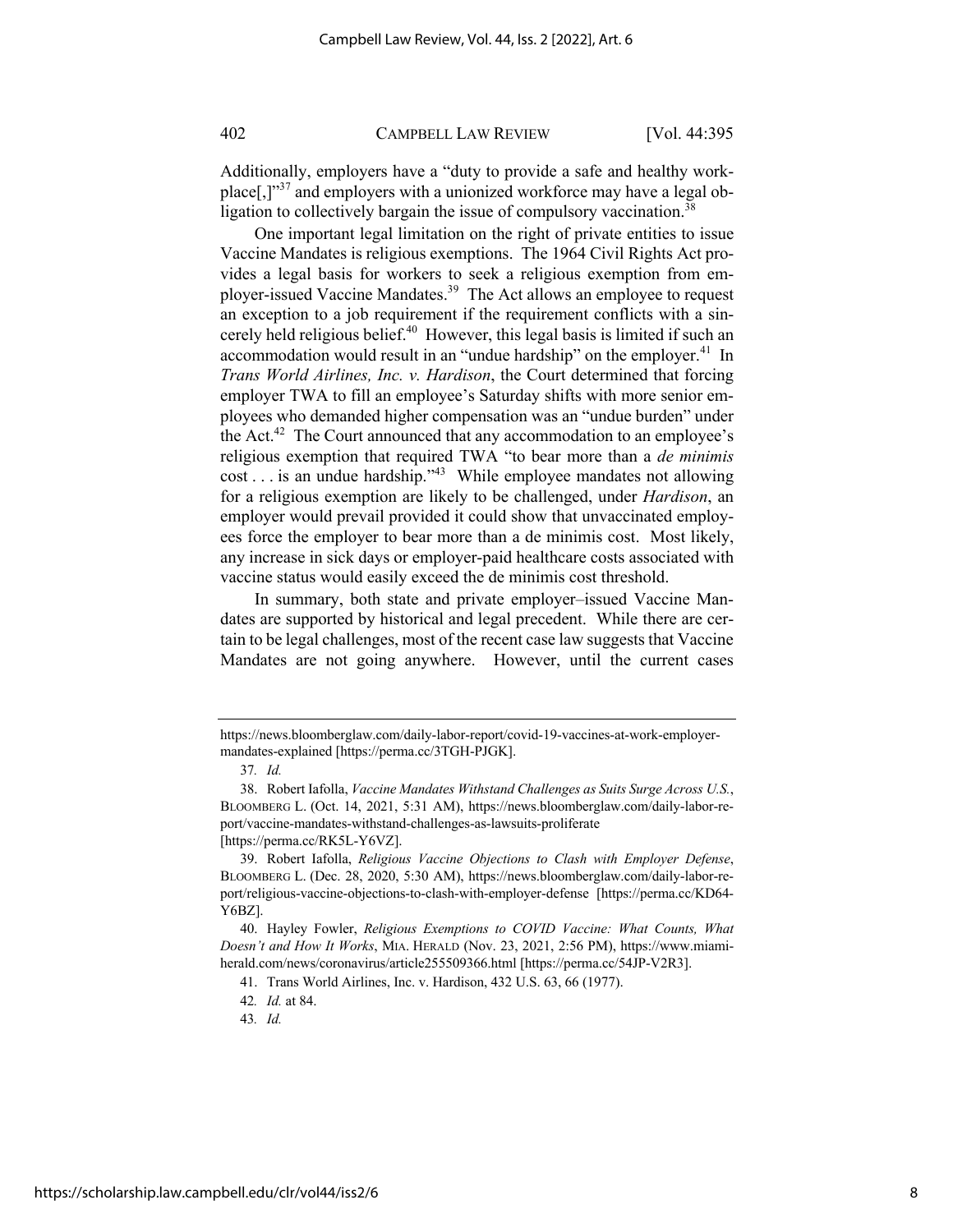progress through the system to a final ruling on the merits, these issues remain uncertain.

#### III. VACCINE PASSPORTS AND VACCINE PASSPORT BANS

On September 10, 2021, President Joe Biden announced plans for the Occupational Safety and Health Administration (OSHA) to require employers with one hundred employees or more to mandate either COVID-19 vaccination or regular testing for employees, thrusting the issue of Vaccine Passports to the forefront of America's political discourse.<sup>44</sup> Although called a "Vaccine Mandate," under the definitions set forth in this Comment, the proposed regulation functioned as a Vaccine Passport Requirement, compelling employers of a certain size to mandate vaccinations for employees.<sup>45</sup> Predictably, approximately six out of ten Republicans opposed the mandate and eight out of ten Democrats supported it.<sup>46</sup>

On January 13, 2022, the Supreme Court stayed enforcement of the OSHA mandate, agreeing that the challengers are likely to prevail on their claim that OSHA lacked authority under federal law to impose the mandate.47 The Court noted that federal law authorizes OSHA "to set *workplace* safety standards, not broad public health measures."<sup>48</sup> It explained that while COVID-19 may occur in many workplaces, it is "not an *occupational*  hazard . . . COVID-19 can and does spread at home, in schools, during sporting events, and everywhere else that people gather."<sup>49</sup> Accordingly, the Vaccine Mandate significantly expanded OSHA's regulatory authority beyond mere occupational risks to broader public health risks without clear congressional authorization.<sup>50</sup>

<sup>44</sup>*. See* Shannon Pettypiece, *Biden Employer Vaccine Mandate Could be Finalized as Early as Next Week*, NBC NEWS (Oct. 13, 2021, 11:59 AM), https://www.nbcnews.com/politics/white-house/biden-vaccine-mandate-could-be-finalized-early-next-week-n1281423 [https://perma.cc/9JLV-8KP3].

<sup>45</sup>*. Id.*

<sup>46.</sup> Scott Clement et al., *As Coronavirus Fears Spike, Biden's Ratings Sag and Workers Split on Vaccine Mandates, Post-ABC Poll Finds*, WASH. POST (Sept. 5, 2021, 12:01 AM), https://www.washingtonpost.com/politics/post-abc-poll-coronavirus/2021/09/04/94add942- 0cde-11ec-aea1-42a8138f132a\_story.html [https://perma.cc/UVX8-RSWK].

<sup>47.</sup> Nat'l Fed'n of Indep. Bus. v. Dep't of Lab., 142 S.Ct. 661, 663 (2022) (per curiam).

<sup>48</sup>*. Id.* at 666.

<sup>49</sup>*. Id.*

<sup>50</sup>*. Id.*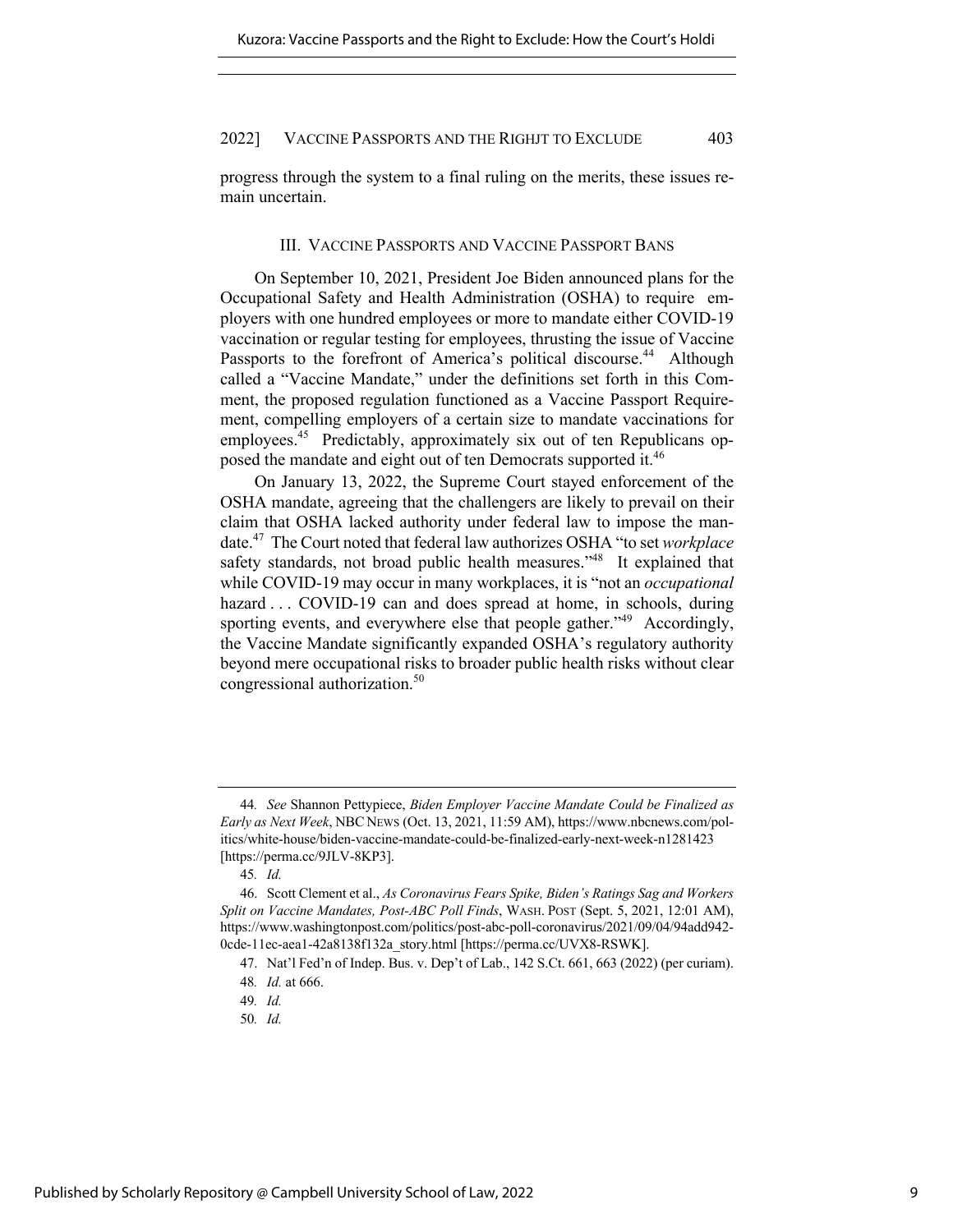While the federal government may not have power to impose Vaccine Mandates in many contexts, $51$  state governments have broader authority to do so under their general police powers, as *Jacobson* recognized.52 This Part examines the distinct legal issues presented by Vaccine Passport Requirements and Bans imposed by state governments and concludes with an examination of the legal importance of a religious exemption.

#### *A. Vaccine Passport Bans*

It bears remembering that a Vaccine Passport Ban refers to a state or local regulation that forbids an entity from requiring proof of vaccination for entry or employment. The constitutional issues presented by such laws will be illustrated through Florida Statute Section 381.00316 and a case challenging that statute, *Norwegian Cruise Line Holdings v. Rivkees*. 53 Additionally, this Comment argues in Part IV that Vaccine Passport Bans appropriate a property owner's right to exclude, an essential property right.

Florida's Vaccine Passport Ban was at issue in the United States District Court for the Southern District of Florida in an action brought by Norwegian Cruise Lines.<sup>54</sup> The suit challenged the Florida statute on multiple constitutional grounds, asserting that the statute was repugnant to the First Amendment, the Dormant Commerce Clause, and the Fourteenth Amendment Due Process Clause.<sup>55</sup> In granting the plaintiff's motion for preliminary injunction, the court found the plaintiff was likely to succeed on the merits of its First Amendment<sup>56</sup> and Dormant Commerce Clause<sup>57</sup> claims. Reasoning that businesses are allowed to demand other forms of documentation from customers, such as a driver's license, the court deemed the law a content-based restriction on speech, which triggered strict scrutiny.<sup>58</sup> Additionally, the state failed to set forth any evidence of a real problem that

<sup>51.</sup> The same day the Supreme Court stayed the OSHA mandate, it declined to stay a Department of Health and Human Services mandate that required recipients of Medicare and Medicaid funding to ensure that staff members—unless exempt for religious or medical reasons—be vaccinated against COVID 19. Biden v. Missouri, 142 S. Ct. 647, 650 (2022) (per curiam). The Court reasoned that the vaccine mandate in this case was a permissible condition on receipt of federal funding because it was designed to protect patient health and safety. *Id.* at 4–5.

<sup>52.</sup> Jacobson v. Massachusetts, 197 U.S. 11, 24–25 (1905).

<sup>53.</sup> Norwegian Cruise Line Holdings v. Rivkees, No. 21-22492-CIV, 2021 WL 3471585 (S.D. Fla. Aug. 8, 2021).

<sup>54</sup>*. Id.* at \*1.

<sup>55</sup>*. Id.*

<sup>56</sup>*. Id.* at \*17.

<sup>57</sup>*. Id.* at \*23.

<sup>58</sup>*. Id.* at \*9 n.31.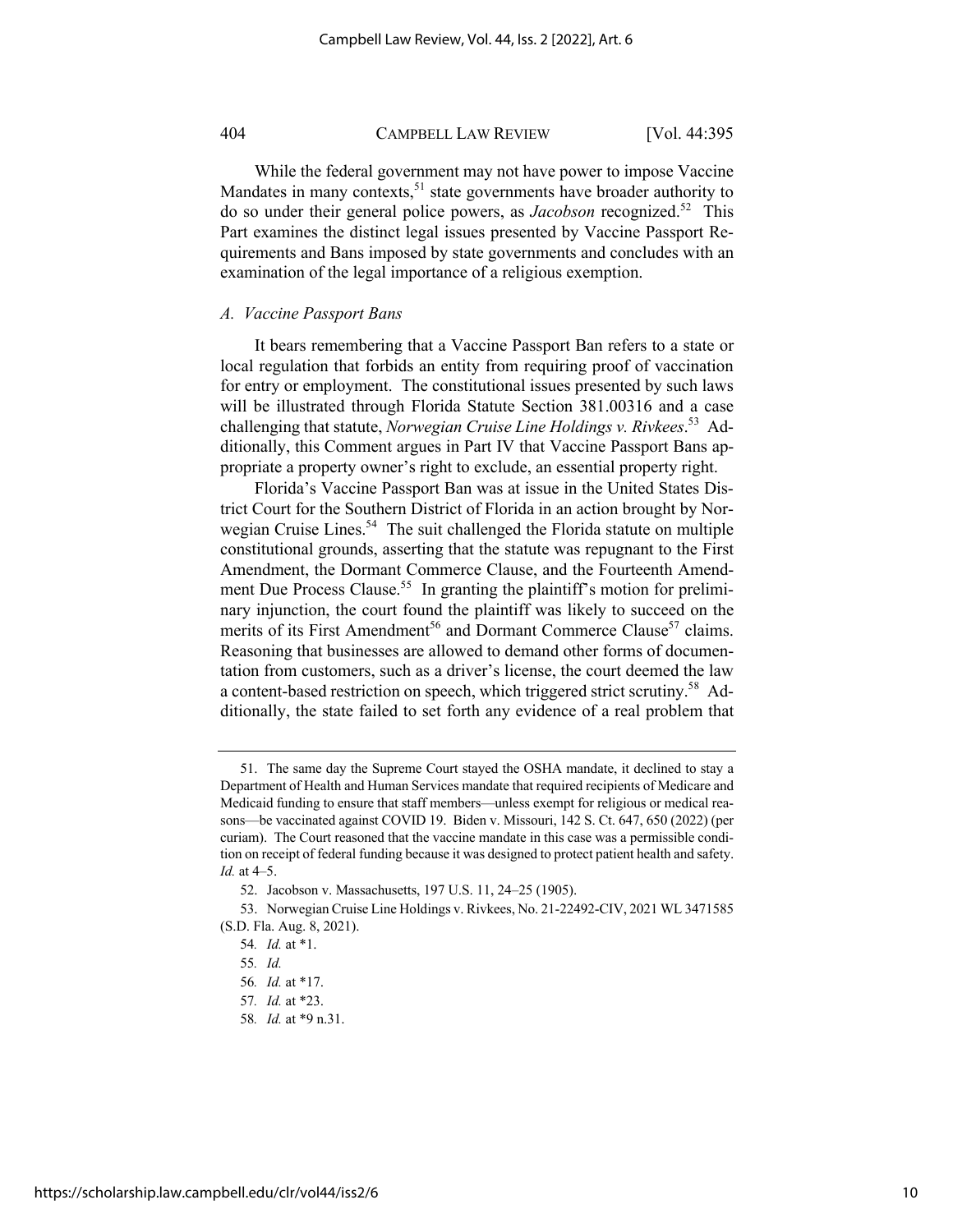would justify even a *substantial* government interest.<sup>59</sup> However, the plaintiff did not argue, nor did the district court consider, the state law as an issue of an improper taking under the Fifth Amendment.

#### *B. Vaccine Passport Requirements*

Vaccine Passport Requirements are not immune to legal challenge. In a recent New York case, seventeen healthcare professionals challenged a New York State Vaccine Passport Requirement for healthcare employees.<sup>60</sup> Unlike previous COVID-19 Vaccine Passport Requirements, this order excluded any religious exemptions.<sup>61</sup> Healthcare workers challenged the requirement on grounds that the statute was an unconstitutional infringement of their First Amendment guarantee of freedom of religion.<sup>62</sup> In issuing a preliminary injunction, the district court found that the plaintiffs were likely to succeed on the merits because the New York statute was preempted by Title VII of the 1964 Civil Rights Act.<sup>63</sup> However, on October 29, 2021, a three-judge panel for the Second Circuit Court of Appeals vacated the temporary injunction.<sup>64</sup>

A state-imposed Vaccine Passport Requirement for healthcare workers in Maine met a similar fate.<sup>65</sup> On October 20, 2021, on behalf of over two hundred healthcare workers, an application for injunction pending certiorari by the Supreme Court was filed.<sup>66</sup> The Maine regulation, which was issued

63. Brian J. Clark & Sarah Fucci, *Federal Judge Temporarily Blocks New York Vaccine Mandate for Heath Care Workers Seeking Religious Exemptions*, VENABLE LLP (Oct. 13, 2021), https://www.venable.com/insights/publications/2021/09/federal-judge-temporarilyblocks-new-york-vaccine [https://perma.cc/4NMW-UQ2P].

64*. See We the Patriots USA, Inc.*, 17 F.4th at 266. *See also*, Rob Frehse, *New York State Health Care Workers Will No Longer Have Religious Exemption to Covid-19 Vaccine Mandate, Court Rules*, CNN (Oct. 29, 2021, 10:29 PM), https://www.cnn.com/2021/10/29/us/ny-state-health-care-workers-religious-exemption-ruling/index.html [https://perma.cc/BX4Z-4S4U].

65*. See Maine Health Care Workers Return to U.S. Supreme Court*, LIBERTY COUNS. (Oct. 20, 2021), https://lc.org/newsroom/details/102021-maine-health-care-workers-returnto-us-supreme-court-1 [https://perma.cc/GZV8-NWHM].

66*. Id.*

<sup>59</sup>*. Id.* at \*13.

<sup>60</sup>*. See* Artemis Moshtaghian et al., *Judge Suspends NY State Vaccine Mandate for Health Care Workers Who Claim Religious Exemption*, CNN (Sept. 14, 2021, 8:25 PM), https://www.cnn.com/2021/09/14/us/new-york-covid-vaccine-mandate-lawsuit/index.html [https://perma.cc/9NMD-UAAV].

<sup>61.</sup> Dr. A. v. Hochul, No. 21-CV-1009, 2021 WL 4189533, at \*1 (N.D.N.Y. Sept. 14, 2021), *rev'd and vacated sub nom*. We the Patriots USA, Inc. v. Hochul, 17 F.4th 266 (2d Cir. 2021).

<sup>62.</sup> *Id.*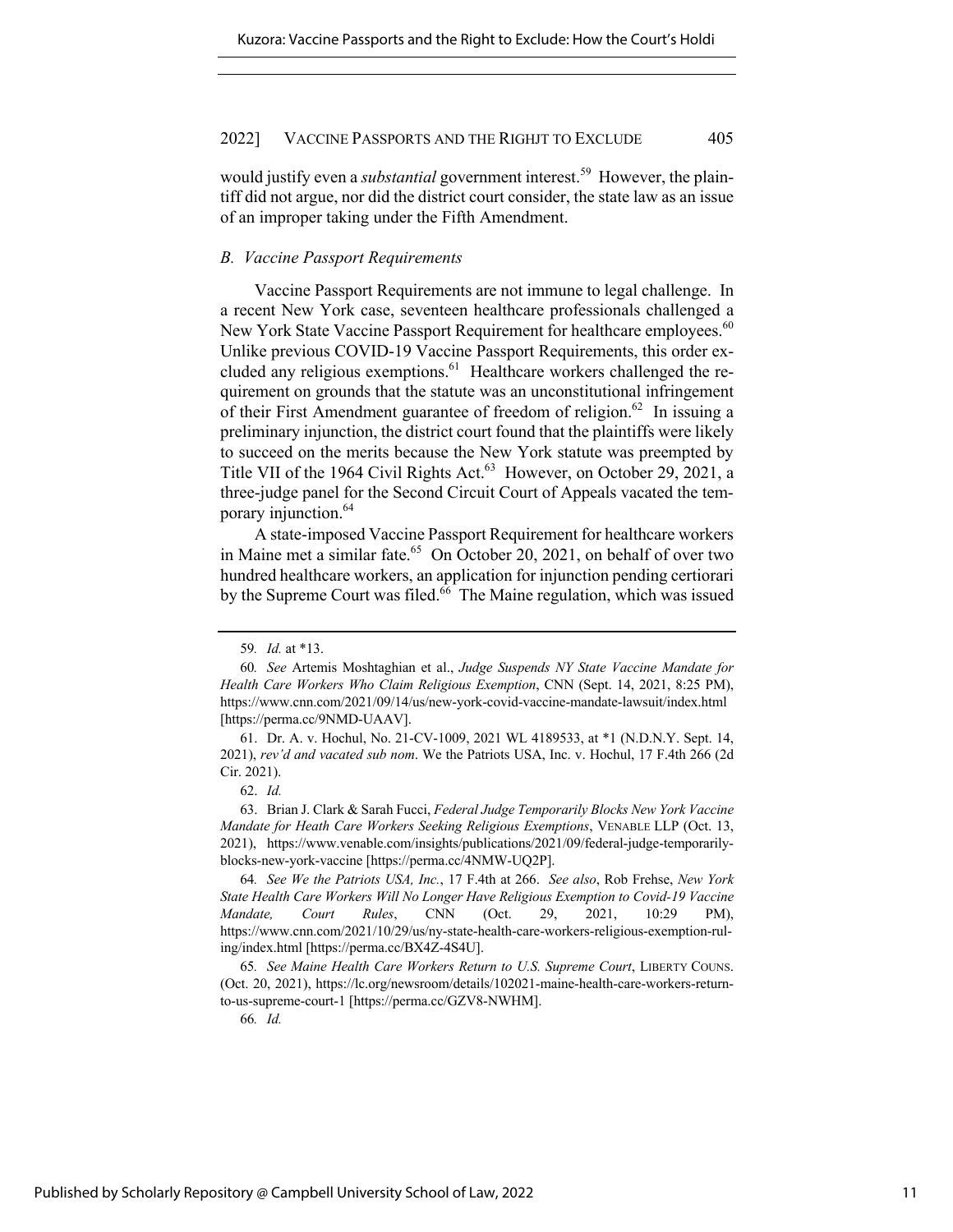as an Executive Order by the Governor, required all healthcare workers to be vaccinated and did not provide a religious exemption.<sup>67</sup> The Supreme Court denied a grant of injunctive relief by a vote of six to three.<sup>68</sup> In dissent, Justice Gorsuch, joined by Justices Thomas and Alito, pointed out that because the law allowed for secular medical exemptions while not allowing for sincerely held religious objections, the mandate was likely to trigger strict scrutiny.<sup>69</sup> Justice Gorsuch noted, "The State allows those invoking medical reasons to avoid the vaccine mandate on the apparent premise that these individuals can take alternative measures . . . to safeguard their patients and co-workers. But the State refuses to allow those invoking religious reasons to do the very same thing."70 Justice Gorsuch concluded that "[t]his case presents an important constitutional question, a serious error, and an irreparable injury" and that he "would grant relief. $171$ 

#### *C. The Legal Significance of a Religious Exemption*

Contrast the legal significance of a religious exemption in the New York and Maine cases with the recent Indiana District Court holding in *Klaassen v. Trustees of Indiana University*. 72 There, the district court, while deciding a motion for a preliminary injunction, considered the question of whether an Indiana University Vaccine Mandate was constitutional.<sup>73</sup> Eight students challenged the mandate, claiming that it violated the Fourteenth Amendment's Due Process Clause.<sup>74</sup> The Vaccine Mandate in question had multiple exemptions, including one for a religious objection.<sup>75</sup> However, students receiving an exemption were subject to additional safety requirements, including increased testing, masking, and quarantining.76 In denying a motion for a temporary injunction, the court determined the students were unlikely to succeed on the merits of their Fourteenth Amendment claim.<sup>77</sup> While acknowledging the plaintiffs' right to refuse unwanted medical treatment, the court found that the Vaccine Mandate in question left students

<sup>67</sup>*. Id*.

<sup>68</sup>*. See* Does v. Mills, 142 S Ct. 17 (2021), *denying cert. to* 16 F.4th 20 (1st Cir. Oct. 19, 2021).

<sup>69</sup>*. Mills*, 142 S. Ct. at 18 (Gorsuch, J., dissenting).

<sup>70</sup>*. Id.* at 19.

<sup>71</sup>*. Id.* at 22.

<sup>72.</sup> Klaassen v. Trs. of Ind. Univ., 549 F. Supp. 836, 842 (N.D. Ind. 2021), *vacated as moot*, 24 F.4th 638 (7th Cir. 2022).

<sup>73</sup>*. Id.*

<sup>74</sup>*. Id.* at 843.

<sup>75</sup>*. Id.* at 848.

<sup>76</sup>*. Id.* at 849.

<sup>77</sup>*. Id.* at 897.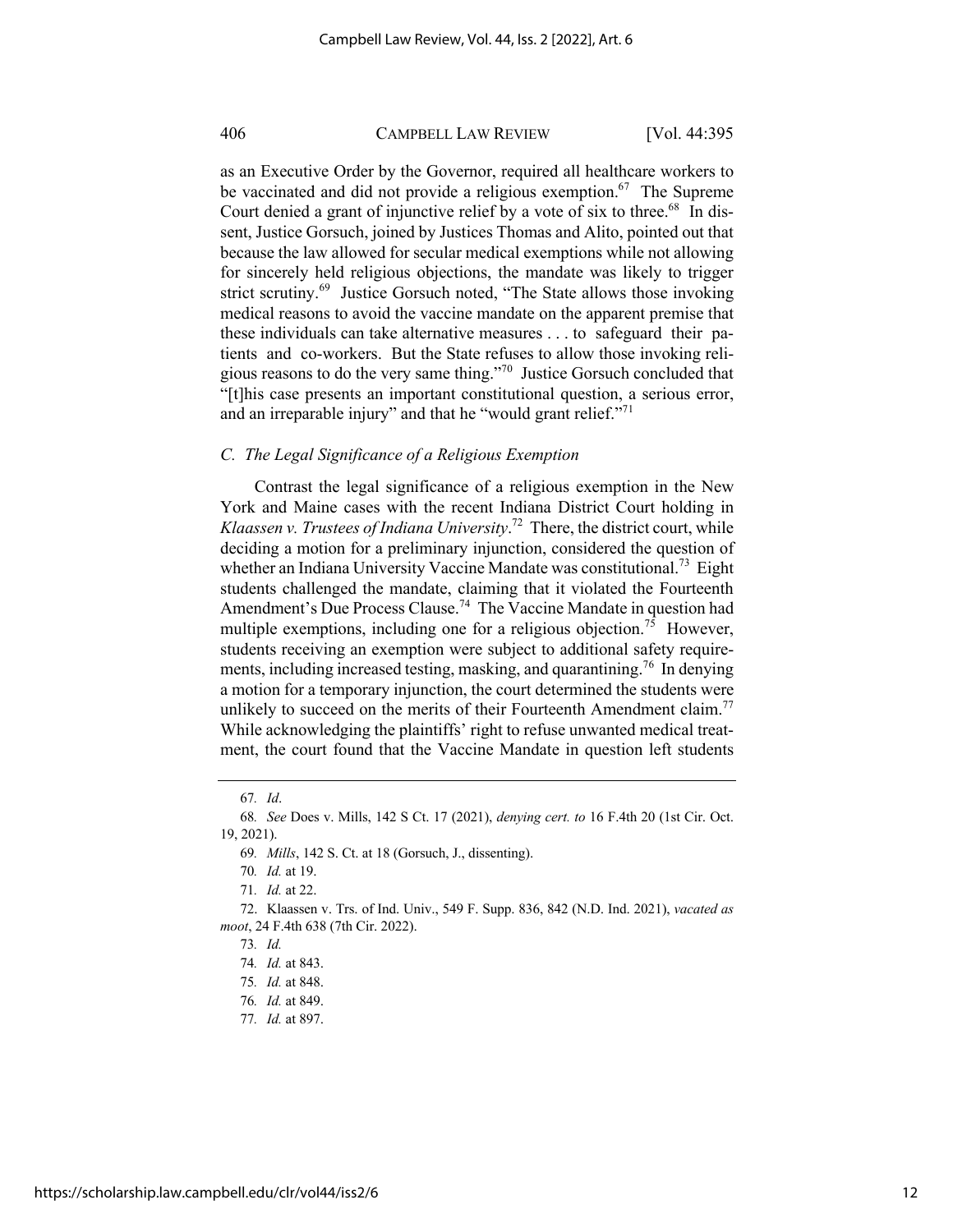with many options, not just forced vaccination.<sup>78</sup> The court pointed out that "[r]easonable social policy is for the state legislatures . . . and for the People to demand through their representatives."<sup>79</sup>

Before deciding whether to order a preliminary injunction, the district court first had to determine the level of scrutiny to apply to the mandate, an issue that was unresolved because *Jacobson* was decided before the current levels of constitutional review were created.<sup>80</sup> After a lengthy analysis of "*Jacobson* as a precursor to . . . the modern tiers of constitutional scrutiny, the unconstitutional conditions doctrine, and the First Amendment as applied through the Fourteenth Amendment . . .", the court concluded that the mandate should be subject to rational basis review.<sup>81</sup> This is legally significant because rational basis review requires only: (1) a rational basis for concluding that the regulation in question affects a substantial government interest, and (2) a reasonable connection between the means chosen and the government interest. $82$  The Court denied the students' application for emergency injunctive relief in August 2021.<sup>83</sup>

In sum, Vaccine Mandates in public schools, health care, and private employment settings seem to be on solid legal ground, supported by a long line of both precedent and historical practice. And as mentioned above, their support is strengthened greatly if the regulation in question provides an exemption for sincerely held religious beliefs. However, Vaccine Passports and Passport Bans face more potential legal roadblocks on grounds including the Dormant Commerce Clause, the First Amendment, and, as will be discussed in the next Part, the Takings Clause.

82*. See, e.g.*, Armour v. City of Indianapolis, 566 U.S. 675, 681 (2012). A law that involves neither a fundamental right nor a suspect classification is constitutional as long as "there is a plausible policy reason for the classification, the legislative facts on which the classification is apparently based rationally may have been considered to be true by the governmental decisionmaker, and the relationship of the classification to its goal is not so attenuated as to render the distinction arbitrary or irrational." *Id.* (quoting Nordlinger v. Hahn, 505 U.S. 1, 11 (1992)).

83. Jon Brodkin, *Students' Plea to Block Indiana U. Vaccine Mandate Rejected by Justice Barrett*, ARS TECHNICA (Aug. 13, 2021, 3:18 PM), https://arstechnica.com/tech-policy/2021/08/indiana-u-vaccine-rule-survives-first-scotus-test-of-a-covid-vaccine-mandate/ [https://perma.cc/6FBY-8JUJ].

<sup>78</sup>*. Id.*

<sup>79</sup>*. Id.*

<sup>80.</sup> Mohapatra, *supra* note 24, at 1744.

<sup>81</sup>*. Klaassen*, 549 F. Supp. 3d at 871.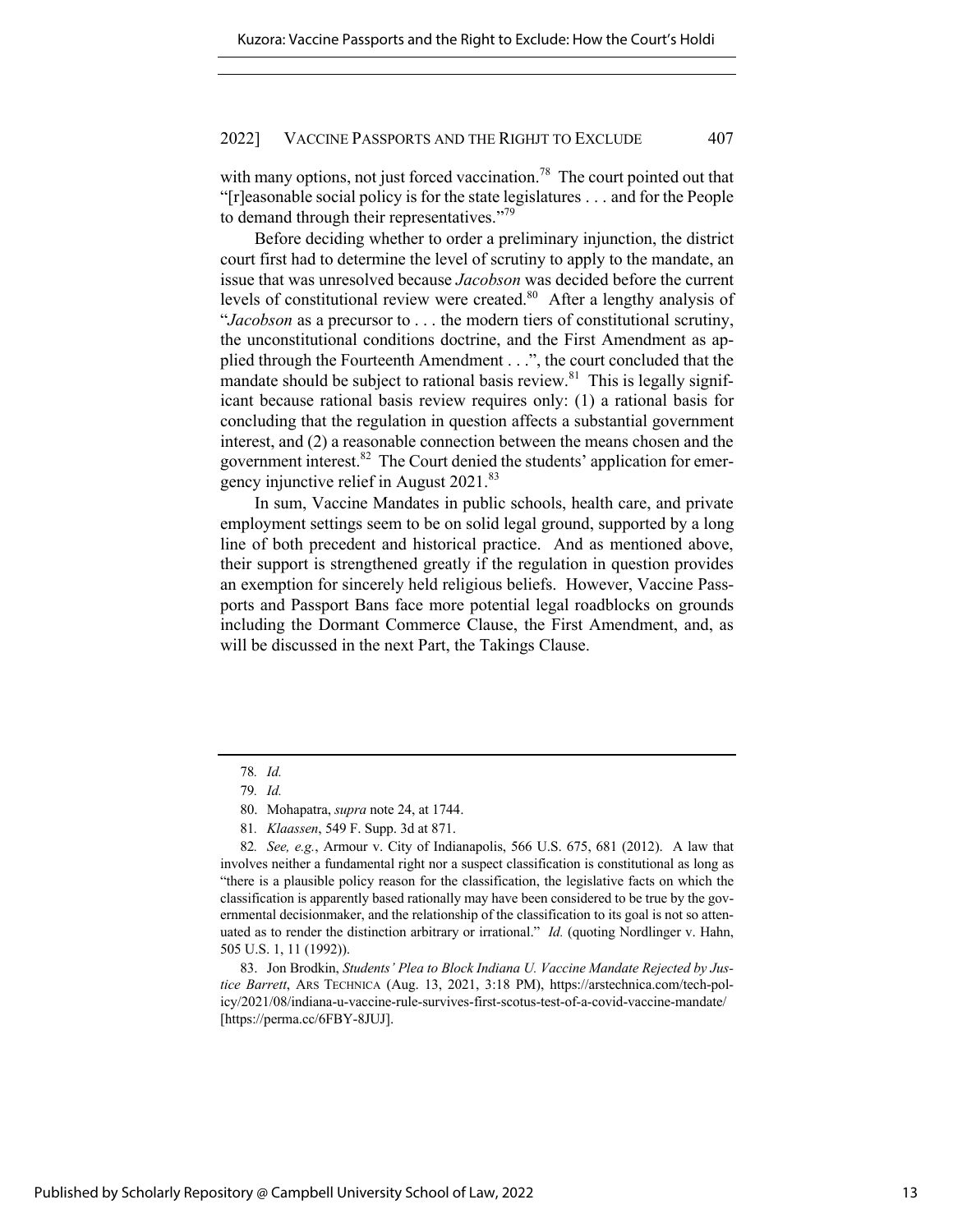#### IV. PROPERTY LAW, THE TAKINGS CLAUSE, AND THE RIGHT TO EXCLUDE

While Vaccine Passport Requirements and Bans have been challenged on various legal grounds, current scholarship and case law have yet to examine this issue through the lens of property law. Property is defined as "the rights in a valued resource such as land, chattel, or an intangible."<sup>84</sup> Property is often described as a "bundle of sticks" with each "stick" representing a specific right, such as the right to use, transfer, and exclude.<sup>85</sup> While property rights are generally an issue of state law, the United States Constitution does protect those rights through the Takings Clause of the Fifth Amendment, which states: "[N]or shall private property be taken for public use, without just compensation."86 This Part begins with an examination of the Takings Clause and the distinction between a physical, per se taking and a regulatory taking. It continues with a discussion of the importance of the "right to exclude" as illustrated by the Court's decision in *Cedar Point Nursery v. Hassid*. 87 This Part concludes by arguing that by appropriating a property owner's right to exclude, Vaccine Passport Requirements and Bans are a physical, per se taking under the Court's Takings Clause jurisprudence.

#### *A. The Takings Clause: Physical Versus Regulatory Takings*

The Takings Clause, incorporated against state governments through the Fourteenth Amendment,<sup>88</sup> does not prohibit the taking of private property for public use, but rather applies a condition on such takings.<sup>89</sup> Explicit in the text of the Takings Clause,  $90^\circ$  as affirmed by the Supreme Court, is the requirement that property must be taken for a "public use."<sup>91</sup> The Court has interpreted "public use" very broadly. As recently as 2005, the Court equated the term to public *purpose* while stressing the importance of

<sup>84</sup>*. Property*, BLACK'S LAW DICTIONARY (11th ed. 2019).

<sup>85</sup>*. Id*.

<sup>86.</sup> U.S. CONST. amend. V, cl. 5.

<sup>87.</sup> Cedar Point Nursery v. Hassid, 141 S. Ct. 2063 (2021).

<sup>88</sup>*. See, e.g.*, Chicago B. & Q. R.R. v. City of Chicago, 166 U.S. 226, 234 (1897) (holding that "the prohibitions of the fourteenth amendment extended to 'all acts of the state, whether through its legislative, its executive, or its judicial authorities'" (quoting Scott v. McNeal, 154 U.S. 34, 45 (1894))).

<sup>89.</sup> Lingle v. Chevron U.S.A. Inc., 544 U.S. 528, 536 (2005).

<sup>90.</sup> U.S. CONST. amend. V, cl. 5.

<sup>91</sup>*. See* Fallbrook Irrigation Dist. v. Bradley, 164 U.S. 112, 161 (1896) ("The use for which private property is to be taken must be a public one . . . .").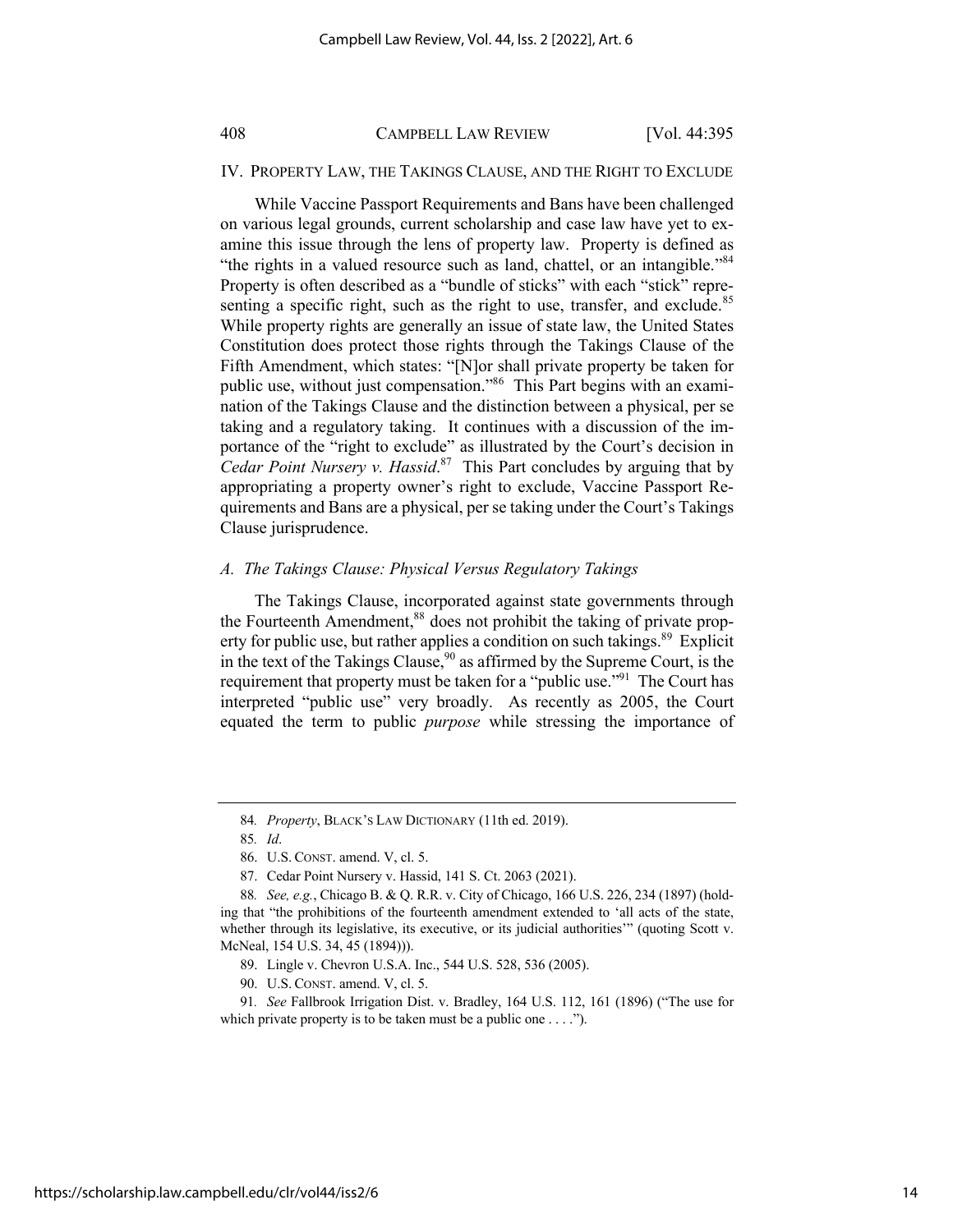deference to the judgment of the legislature when addressing the issue.<sup>92</sup> Moreover, the Court has held that the Takings Clause protects real property, chattels,  $93$  and intangible property interests such as contract rights  $94$  and trade secrets.<sup>95</sup>

Traditionally, the Court has separated takings into two categories: physical takings and regulatory takings.96 A physical taking—also known as a per se taking—occurs when the government seizes or encroaches upon private property for its own proposed use.<sup>97</sup> Examples include when the government "appropriat[es] an easement"<sup>98</sup> or condemns property.<sup>99</sup> In contrast, a regulatory taking occurs when government actions do not physically occupy the property but still limit its use to such an extent that a taking occurs.<sup>100</sup> Examples of a regulatory taking include zoning and landuse restrictions that limit the economic use of real property.<sup>101</sup>

Originally, the Court interpreted the concept of physical takings narrowly, holding that the Takings Clause applied only to "a direct appropriation, and not to consequential injuries resulting from the exercise of lawful power."<sup>102</sup> However, the Court has never held it necessary that the property be "absolutely taken."<sup>103</sup> Therefore, "overflowing land by backing the water on it was considered as 'taking' it[.]"104 Later, the Court interpreted a physical taking as one in which "inroads are made upon an owner's use of [the property] to an extent that  $\dots$  a servitude has been acquired  $\dots$ ."<sup>105</sup>

- 95. Ruckelshaus v. Monsanto Co., 467 U.S. 986, 1003–04 (1984).
- 96*. See* Cedar Point Nursery v. Hassid, 141 S. Ct. 2063, 2071–72 (2021).

- 99*. Id.* at 2076.
- 100*. Id.* at 2072.
- 101*. Id.*

102*. See* Legal Tender Cases, 79 U.S. 457, 551 (1870) (holding that the loss in value to legal contracts that occurred incident to the Legal Tender Act authorizing the use of the dollar for payment of all just debts was not "prohibited by the spirit of the fifth amendment").

103. Pumpelly v. Green Bay Co., 80 U.S. 166, 179 (1871).

- 104*. Id.* at 178.
- 105. United States v. Dickinson, 331 U.S. 745, 748 (1947).

<sup>92.</sup> Kelo v. City of New London, 545 U.S. 469, 480 (2005) ("Without exception, our cases have defined ['public purpose'] broadly, reflecting our longstanding policy of deference to legislative judgments in this field.").

<sup>93.</sup> Horne v. Dep't of Agric., 576 U.S. 350, 358 (2015) ("Nothing in the text or history of the Takings Clause . . . suggests that the rule is any different when it comes to appropriation of personal property. The Government has a categorical duty to pay just compensation when it takes your car, just as when it takes your home.").

<sup>94.</sup> Lynch v. United States, 292 U.S. 571, 579 (1934).

<sup>97</sup>*. Id.* at 2071.

<sup>98</sup>*. Id.* at 2073.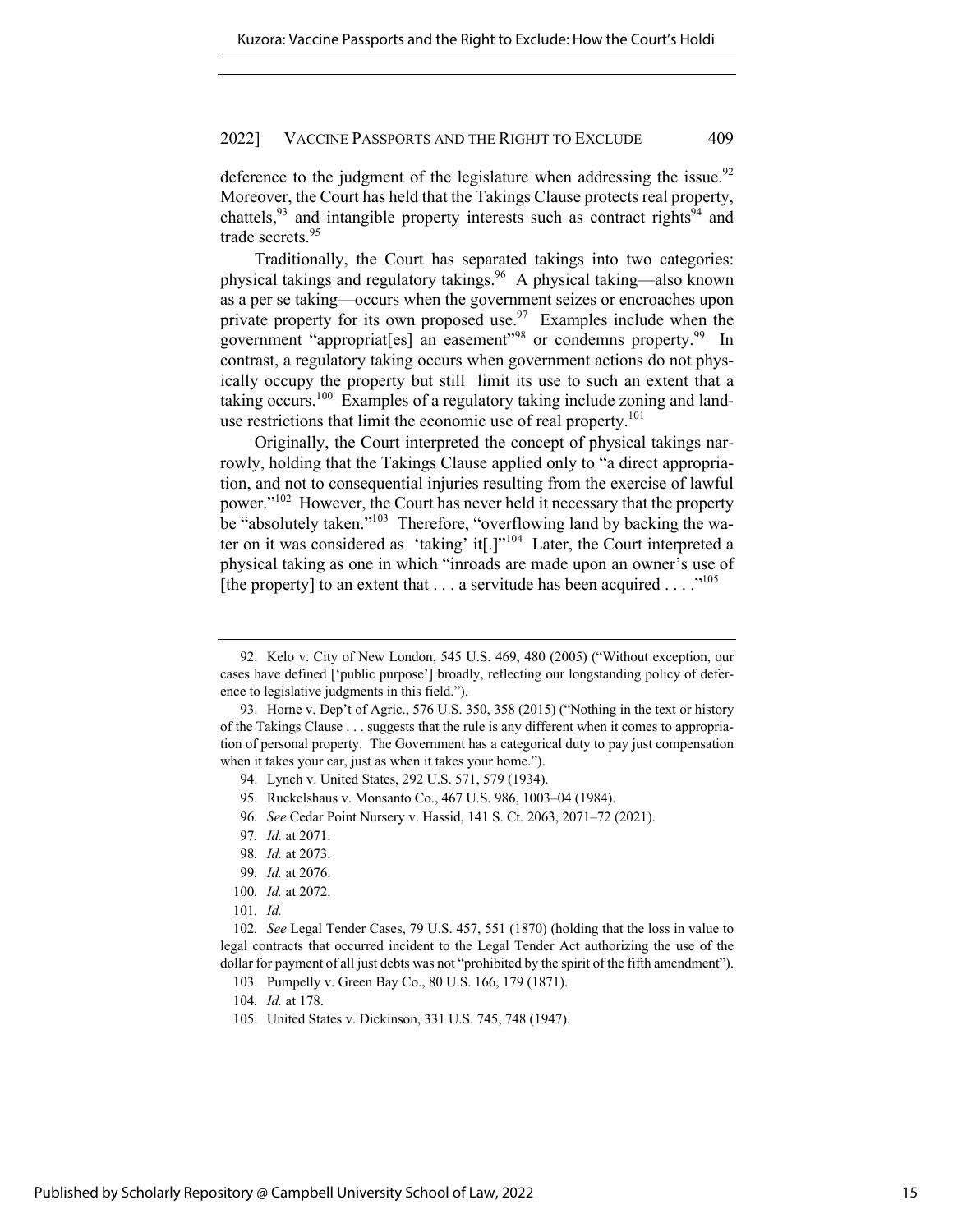Although older cases denied the right of compensation for regulatory takings,<sup>106</sup> in 1922 the Court established the principle that "if regulation goes too far it will be recognized as a taking<sup>[1]"107</sup> In the landmark case *Pennsylvania Coal Company v. Mahon*, the Court held unconstitutional a state statute prohibiting subsurface mining in residential areas where it created a danger of subsidence.<sup>108</sup> The grantee homeowners in the case had purchased land by deeds that reserved subsurface mining rights to grantor coal companies.109 Additionally, the grantees contractually assumed the risk and waived all claims for future damages arising from such operations.110 The state statute thus deprived the grantor coal companies of the entire value of their subsurface rights.<sup>111</sup> The Court observed that "'[f]or practical purposes, the right to coal consists in the right to mine it[,]'" and that by making it "commercially impracticable to mine[,]" the statute had "very nearly the same effect for constitutional purposes as appropriating or destroying it."<sup>112</sup> While acknowledging the issue was a "question of degree—and therefore cannot be disposed of by general propositions[,]"113 the Court concluded the regulation had gone too far and was a taking. $114$ 

In later cases, the Court has struggled to determine exactly where the line lies between a regulation and a taking.<sup>115</sup> In the seminal case *Penn Central Transportation Company v. City of New York*, the Court, while acknowledging that regulatory takings cases require "essentially ad hoc, factual inquiries,"<sup>116</sup> laid out a framework for determining when a regulatory taking had occurred.<sup>117</sup> The Court instructed that "[i]n deciding whether a

111*. Id.* at 413.

112*. Id.* at 414 (quoting Commonwealth v. Clearview Coal Co., 100 A. 820, 820 (Pa. 1917)).

116*. Id.*

117*. Id.* (identifying as "factors that have particular significance" in the analysis of a regulatory taking "[t]he economic impact of the regulation on the claimant and, particularly, the extent to which the regulation has interfered with distinct investment-backed expectations . . . [and] the character of the government action").

<sup>106</sup>*. See, e.g.*, Mugler v. Kansas, 123 U.S. 623, 668–69 (1887) (holding that a ban on the manufacture of liquor was not a taking that would entitle the owner of a liquor manufacturing plant to just compensation).

<sup>107.</sup> Pa. Coal Co. v. Mahon, 260 U.S. 393, 422 (1922).

<sup>108</sup>*. Id.* at 412–13.

<sup>109</sup>*. Id.* at 412.

<sup>110</sup>*. Id.*

<sup>113</sup>*. Id.* at 416.

<sup>114</sup>*. Id.* at 414–15.

<sup>115.</sup> Penn Cent. Transp. Co. v. New York City, 438 U.S. 104, 124 (1978).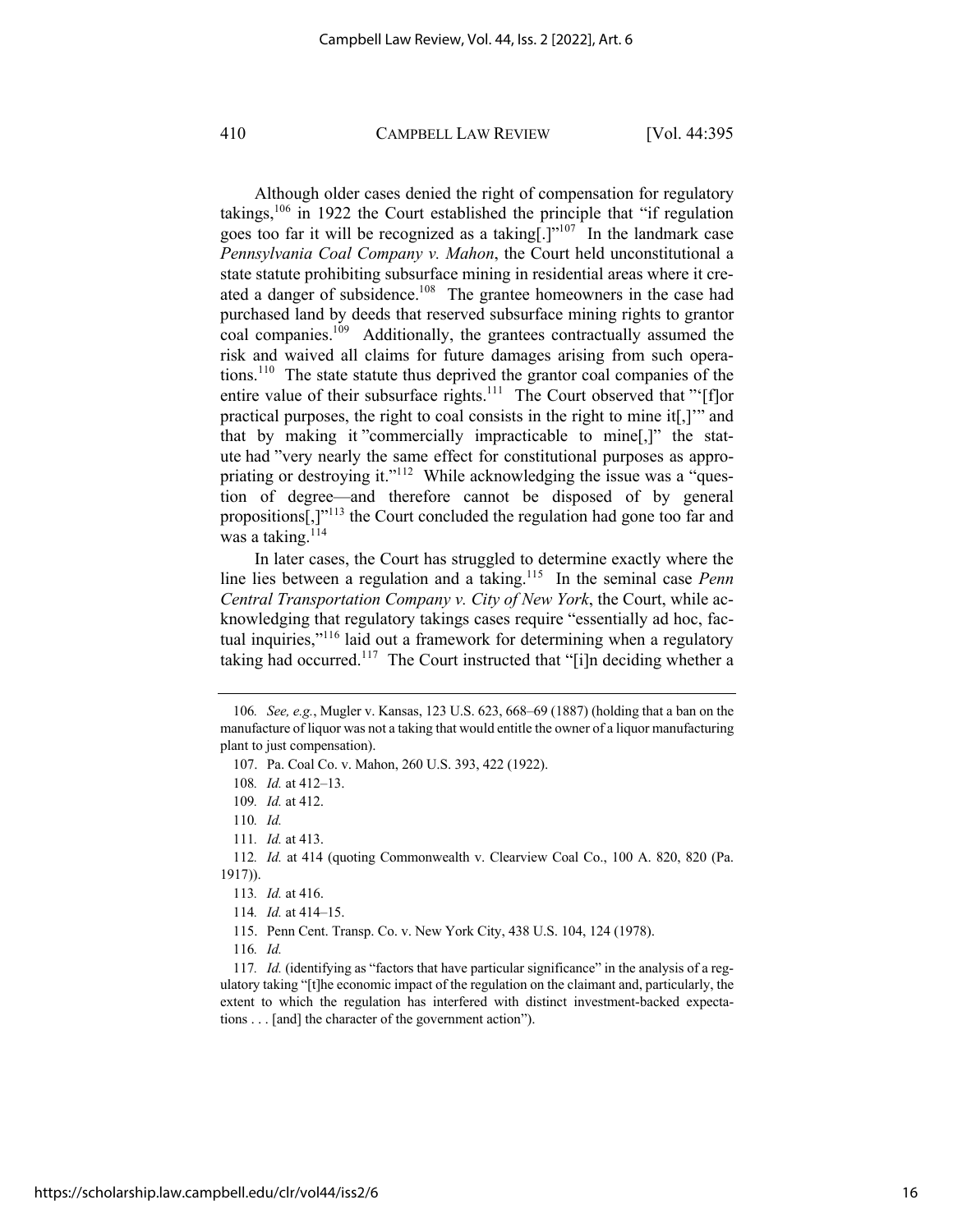particular governmental action has effected a taking, [courts should] focus[] . . . both on the character of the action and on the nature and extent of the interference with rights in the parcel as a whole."<sup>118</sup> Providing clarity to its holding, the Court noted that "[a] 'taking' may more readily be found when the interference with property can be characterized as a *physical invasion* by government . . . than when interference arises from some public program adjusting the benefits and burdens of economic life to promote the common good."<sup>119</sup>

Physical, per se takings and regulatory takings are distinct legal issues and applying reasoning from one line of casework to the other is inappropriate.120 In *Tahoe-Sierra Preservation Council v. Tahoe Regional Planning Agency*, the Court considered whether a three-year moratorium on development, instituted while the government devised a plan for building regulations to protect Lake Tahoe's uniquely clear water, constituted a taking under the Fifth Amendment.<sup>121</sup> In evaluating the claim, the Court clearly distinguished between physical and regulatory takings, noting:

Our jurisprudence involving . . . physical takings is as old as the Republic and, for the most part, involves the straightforward application of *per se* rules. Our regulatory takings jurisprudence, in contrast, is of more recent vintage and is characterized by "essentially ad hoc, factual inquiries,". . . designed to allow "careful examination and weighing of all the relevant circumstances."<sup>122</sup>

The Court went on to summarize takings jurisprudence:

When the government physically takes possession of an interest in property for some public purpose, it has a categorical duty to compensate the former owner, regardless of whether the interest that is taken constitutes an entire parcel or merely a part thereof. Thus, compensation is mandated when a leasehold is taken and the government occupies the property for its own purposes, even though that use is temporary. Similarly, when the

<sup>118</sup>*. Id.* at 130–31.

<sup>119</sup>*. Id.* at 124 (internal citation omitted) (emphasis added).

<sup>120.</sup> Tahoe-Sierra Pres. Council v. Tahoe Reg'l Plan. Agency, 535 U.S. 302, 323 (2002) (noting that "[t]his longstanding distinction between acquisitions of property for public use, on the one hand, and regulations prohibiting private uses, on the other, makes it inappropriate to treat cases involving physical takings as controlling precedents for the evaluation of a claim that there has been a 'regulatory taking,' and vice versa").

<sup>121</sup>*. See id.* at 307 (quoting President Clinton describing Lake Tahoe as a "national treasure that must be protected and preserved" and Mark Twain describing Lake Tahoe as "not *merely* transparent, but dazzlingly, brilliantly so").

<sup>122</sup>*. Id.* at 322 (first quoting *Penn Cent.*, 438 U.S. at 124; and then quoting Palazzolo v. Rhode Island, 533 U.S. 606, 636 (2001) (O'Connor, J., concurring)).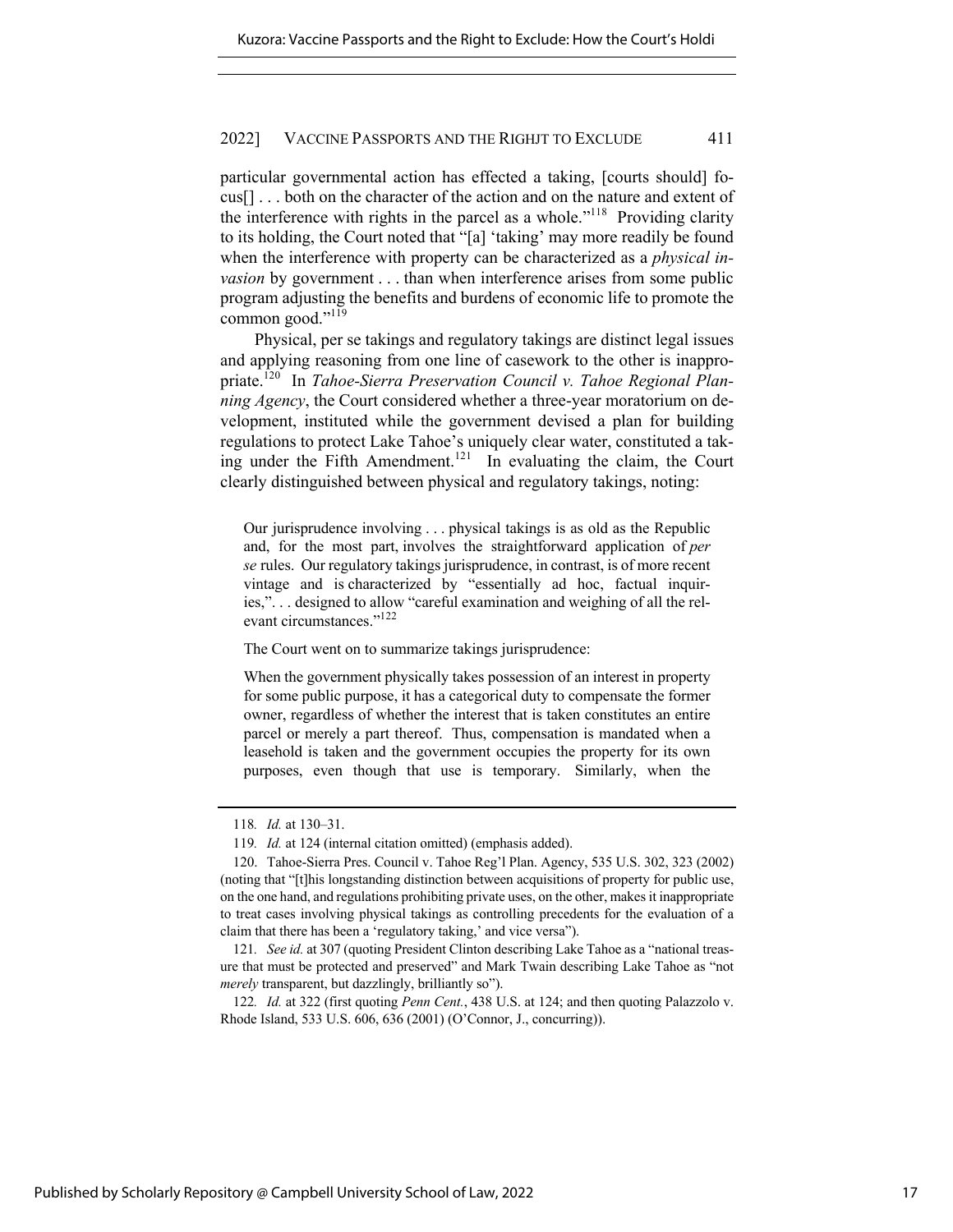government appropriates part of a rooftop in order to provide cable TV access for apartment tenants, or when its planes use private airspace to approach a government airport, it is required to pay for that share no matter how small. But a government regulation that merely prohibits landlords from evicting tenants unwilling to pay a higher rent; that bans certain private uses of a portion of an owner's property; or that forbids the private use of certain airspace does not constitute a categorical taking . . . . This longstanding distinction between acquisitions of property for public use, on the one hand, and regulations prohibiting private uses, on the other, makes it inappropriate to treat cases involving physical takings as controlling precedents for the evaluation of a claim that there has been a "regulatory taking," and vice versa.<sup>123</sup>

This distinction between a per se and a regulatory taking is legally significant because a per se taking, no matter how small, constitutes a categorical taking and as such, requires that the government pay just compensation.<sup>124</sup> A regulatory taking, on the other hand, is accomplished through different governmental schemes, applies a distinct body of case law, and relies upon the specific facts of a particular case.

#### *B. The Right to Exclude*

As previously described, the concept of property rights as a "bundle of sticks" characterizes property as a bundle of freely alienable rights, $125$  examples of which include the independent rights to possess, use, and exclude.126 Of particular interest for the discussion of Vaccine Passports and Bans is the right to exclude, as illustrated by the following hypothetical: a local restaurant is owned by a sixty-eight-year-old woman who suffers from an autoimmune disease and severe allergies. The business owner wishes to exclude unvaccinated patrons from entering the restaurant by requiring patrons who dine in to provide proof of COVID-19 vaccination to reduce the risk that she herself is infected. She plans on accommodating unvaccinated patrons by providing delivery and to-go food orders. However, under a state-issued Vaccine Passport Ban, her right to exclude unvaccinated patrons is appropriated. This is legally significant because many property scholars consider the right to exclude fundamental to the concept of

<sup>123</sup>*. Id.* at 322–23 (internal citations omitted).

<sup>124</sup>*. Id.* at 322.

<sup>125.</sup> Anna di Robilant, *Property: A Bundle of Sticks or a Tree?*, 66 VAND. L. REV. 869, 877 (2013).

<sup>126</sup>*. Id.* at 878.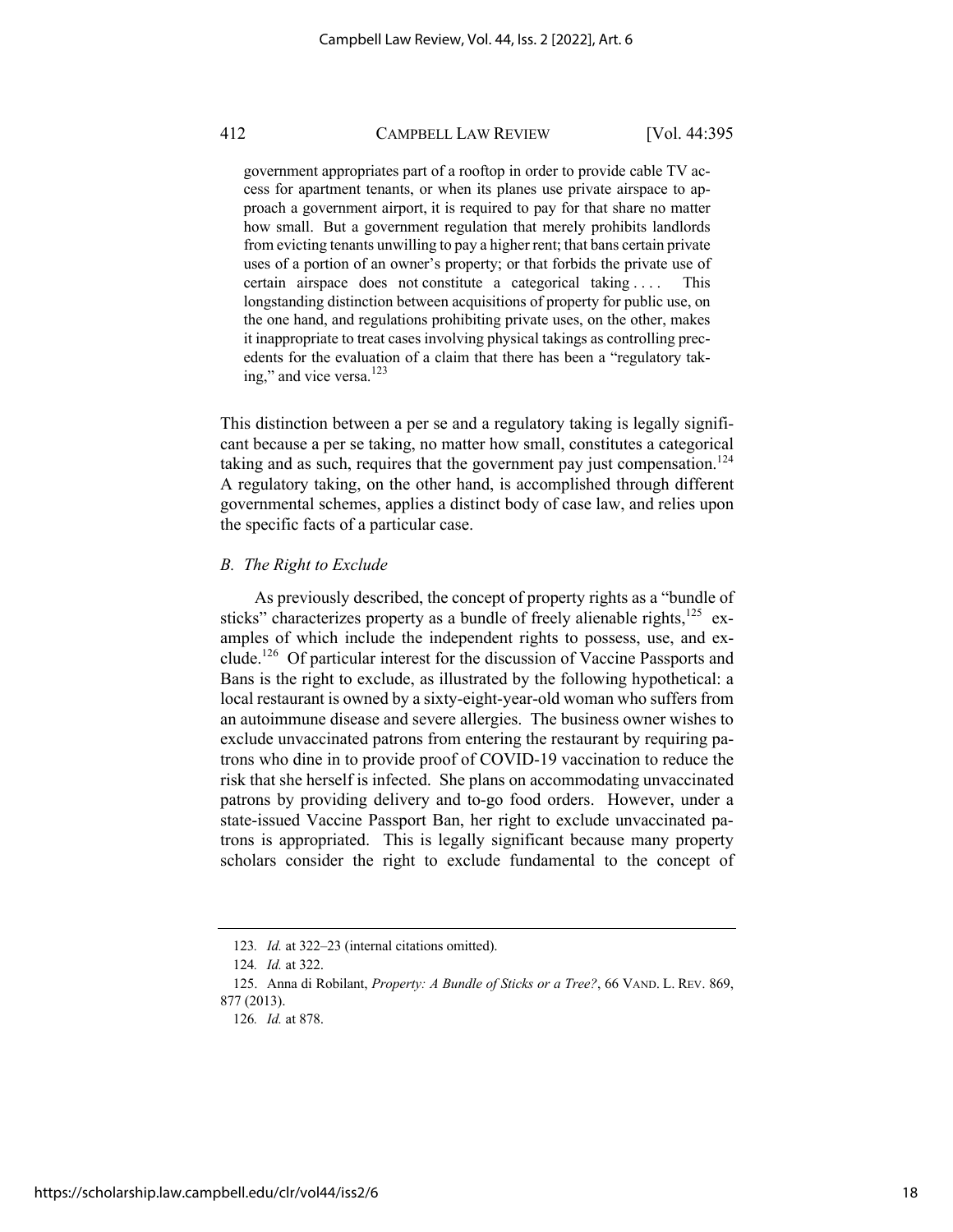property,<sup>127</sup> with one prominent scholar describing the right as follows: "Give someone the right to exclude others from a valued resource . . . and you give them property. Deny someone the exclusion right and they do not have property."<sup>128</sup>

In a recent case considering a California state regulation, the Supreme Court endorsed the fundamental nature of the right to exclude.129 In *Cedar Point Nursery v. Hassid*, the Court considered whether a California regulation granting labor unions a "right to take access" to an agricultural employer's private property was repugnant to the Fifth Amendment.<sup>130</sup> The regulation allowed union organizers access only during non-working hours and capped access at a maximum of  $360$  hours per year.<sup>131</sup> The essential question under the Takings Clause is "whether the government has physically taken property for itself or someone else—by whatever means—or has instead restricted a property owner's ability to use his own property."<sup>132</sup> The Court further noted that whenever "[g]overnment action . . . physically appropriates property[, it] is no less a physical taking because it arises from a regulation."133 In classifying the ordinance in question as a physical, per se taking, the Court noted that "[r]ather than restraining the growers' use of their own property, the regulation appropriates for the enjoyment of third parties the owners' right to exclude."134 The Court went on to describe the right to exclude as a fundamental element of property rights.<sup>135</sup> Based on this reasoning, the Court held that the regulation in question was a physical, per se taking under the Takings Clause of the Fifth Amendment.<sup>136</sup>

The decision is not without critics, including some Justices. In dissent, Justice Breyer pointed out that the regulation does not appropriate but rather temporarily regulates a landowner's right to exclude.<sup>137</sup> He argued that precedent limits per se takings to "two narrow categories": (1) when the government directly appropriates private property for its own use; and (2) when the government causes a *permanent* physical occupation of private

<sup>127</sup>*. See, e.g.*, Thomas W. Merrill, *Property and the Right to Exclude*, 77 NEB. L. REV. 730, 730 (1998).

<sup>128</sup>*. Id*.

<sup>129.</sup> Cedar Point Nursery v. Hassid, 141 S. Ct. 2063, 2072 (2021).

<sup>130</sup>*. Id.* at 2069.

<sup>131</sup>*. Id*.

<sup>132</sup>*. Id*. at 2072.

<sup>133</sup>*. Id*.

<sup>134</sup>*. Id*.

<sup>135</sup>*. Id*.

<sup>136</sup>*. Id.* at 2079–80.

<sup>137</sup>*. Id*. at 2081 (Breyer, J., dissenting).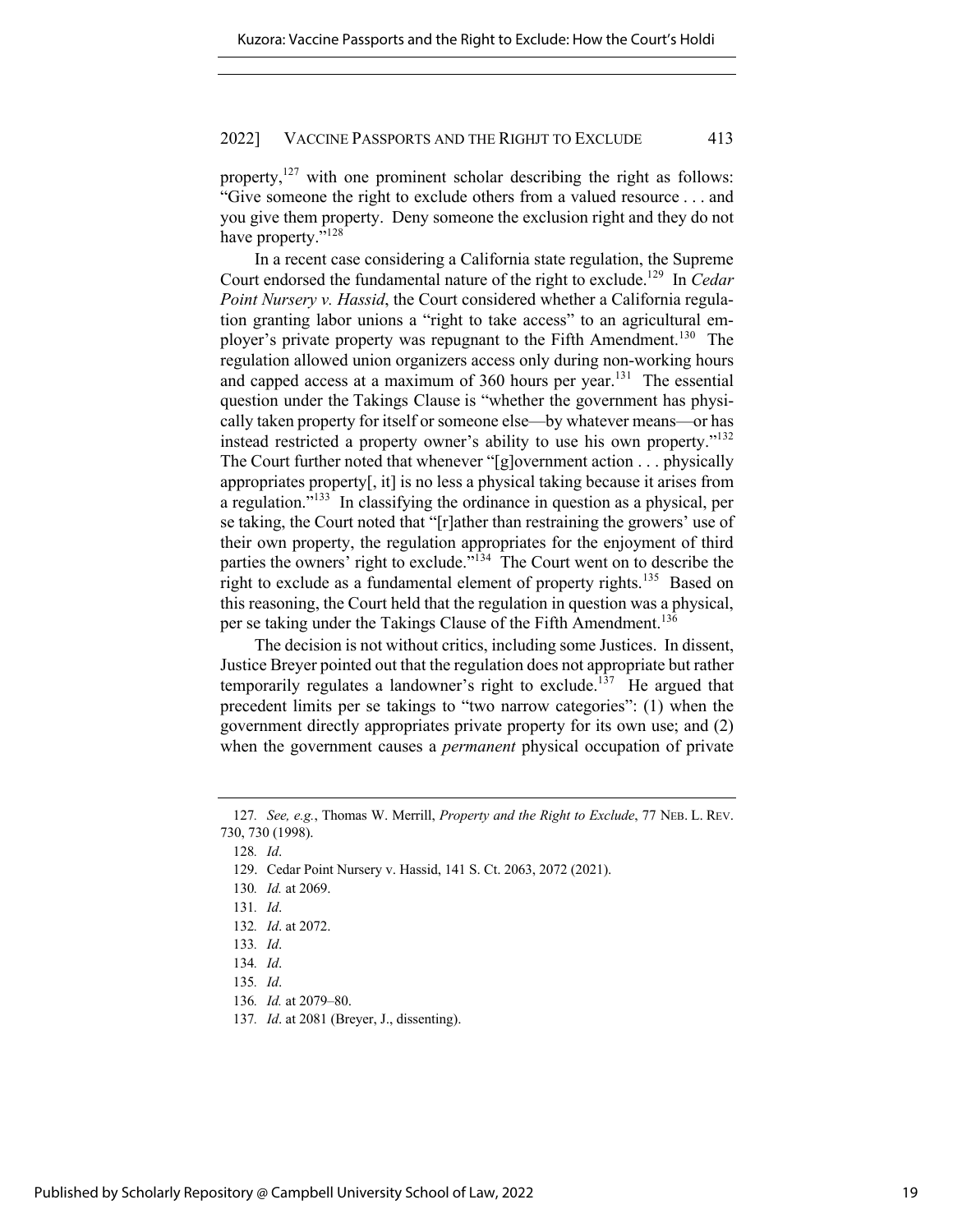property.138 Justice Breyer argued that, based on precedent, this distinction between a temporary and permanent restriction should be outcome-determinative.<sup>139</sup> Considering the potential permanence of Vaccine Passport Requirements and Bans given the indefinite nature of the COVID-19 pandemic, such governmental regulations could fit squarely within the ambit of the majority's determination that a physical, per se taking has occurred.

While a Vaccine Passport Ban may appear to merely regulate the right to exclude, this Comment contends that, under the Court's reasoning in *Cedar Point*, such a law represents a physical, per se taking. In *Cedar Point*, the regulation in question compelled a property owner to allow Union representatives onto the owner's private property.<sup>140</sup> Here, a Vaccine Passport Ban would compel a property owner to allow unvaccinated people onto the owner's private property. In both cases, the law in question does not merely regulate, but rather physically invades the property by appropriating a property owner's right to exclude.<sup>141</sup> Additionally, the permanent nature of the physical invasion is more significant in the case of Vaccine Passport Bans, lending more support to the theory presented.

Similarly, the guarantee to the free exercise of any right inherently includes a guarantee not to exercise such right.<sup>142</sup> For example, the Court has long held that the freedom of speech guaranteed by the First Amendment also guarantees a right not to speak.<sup>143</sup> The right to exclude others from one's property is no different. Some scholars theorize that a primary reason we guard the right to exclude is to empower owners with the right to include whomever they choose.<sup>144</sup> Justices have also stressed this point, noting in *Minnesota v. Carter*, a Fourth Amendment case, that "[t]he power to exclude implies the power to include."145 Vaccine Passport Requirements and

140*. Id.* at 2069.

144. Albert W. Alschuler, *Interpersonal Privacy and the Fourth Amendment*, 4 N. ILL. U.L. REV. 1, 13 (1983).

<sup>138</sup>*. Id.* at 2082 (Breyer, J., dissenting).

<sup>139</sup>*. Id*. at 2083 (Breyer, J., dissenting) ("Our cases draw a distinction between regulations that provide permanent rights of access and regulations that provide nonpermanent rights of access. They either state or hold that the first type of regulation is a taking *per se,* but the second kind is a taking only if it goes 'too far.'").

<sup>141</sup>*. See id.* at 2080 ("The access regulation amounts to simple appropriation of private property.").

<sup>142.</sup> Wooley v. Maynard, 430 U.S. 705, 714 (1977) ("A system which secures the right to proselytize religious, political, and ideological causes must also guarantee the concomitant right to decline to foster such concepts.").

<sup>143</sup>*. Id*. ("We begin with the proposition that the right of freedom of thought protected by the First Amendment against state action includes both the right to speak freely and the right to refrain from speaking at all.").

<sup>145.</sup> Minnesota v. Carter, 525 U.S. 83, 107 (1998) (Ginsberg, J., dissenting).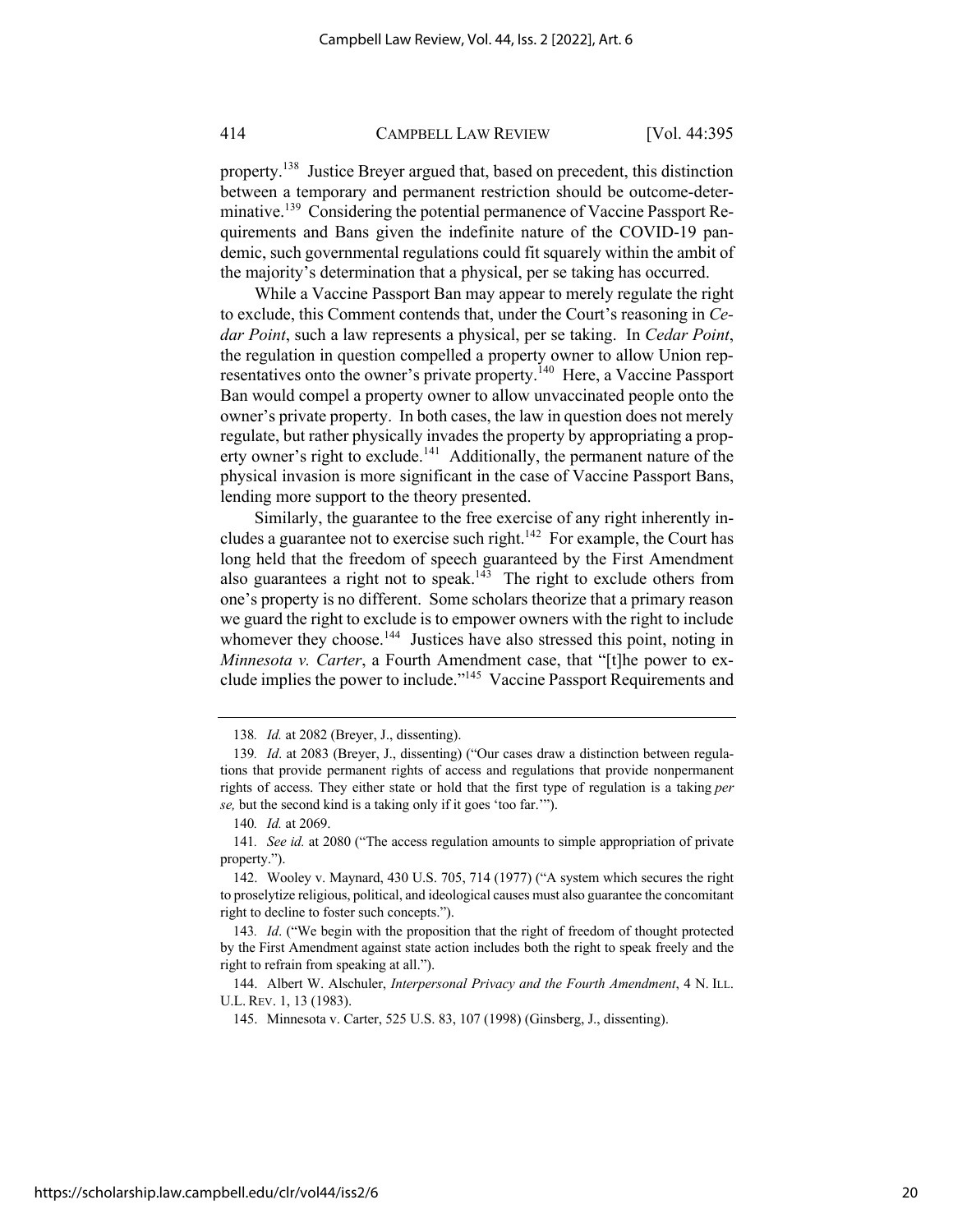Bans implicate this exact situation: passport bans infringe directly on the property owners right to exclude the unvaccinated, while passport requirements do not allow a property owner to include those she might wish to (i.e., unvaccinated patrons). Because vaccine requirements and bans effectively usurp the property owner's right to exclude or include, Vaccine Passport Requirements and Bans represent physical, per se takings and must be evaluated under the Court's physical takings line of cases.

Finally, unlike the regulation in question in *Cedar Point*, both Vaccine Passport Requirements and Bans can result in direct financial damages.<sup>146</sup> In *Cedar Point*, access for union representatives was limited to non-working hours and capped at a maximum of 360 hours per year.<sup>147</sup> However, a Vaccine Passport Requirement would force a business to turn away unvaccinated patrons, resulting in a direct loss of sales.148 Similarly, a Vaccine Passport Ban could result in scaring away those people most concerned with contracting COVID-19, also resulting in a potential loss of business. Given the permanent nature of the appropriation of a property owner's right to exclude coupled with the potential for direct financial damages, Vaccine Passport Requirements and Bans represent clear violations of the Takings Clause under the Court's holding in *Cedar Point*.

#### **CONCLUSION**

As the COVID-19 pandemic begins to subside, the legal issues created are sure to persist in courts for years to come. Both state and private-sector Vaccine Mandates, provided such mandates include reasonable waivers for religious and medical exemptions, will likely survive forthcoming legal challenges. However, Vaccine Passport Requirements and Bans face a much less certain legal future. In addition to First Amendment and substantive due process claims, property owners negatively affected by such regulations should include Fifth Amendment claims in legal challenges. By appropriating a property owner's right to exclude, arguably the most important property right, such laws are physical, per se takings, repugnant to the Fifth Amendment and thus, unconstitutional.

<sup>146</sup>*. See, e.g.*, Matthew Boyle & Bloomberg, *Companies Expect to Lose up to 8% of Their Workforces due to Vaccine Mandates*, FORTUNE (Oct. 21, 2021, 10:16 AM) https://fortune.com/2021/10/01/companies-expect-to-lose-up-to-8-percent-of-their-workforces-dueto-vaccine-mandates/ [https://perma.cc/4Q6G-4WZU]; Peter Romeo, *Majority of Restaurants Have Lost Business Under San Francisco's Vaccine Mandate*, REST. BUS. (Sept. 23, 2021) https://www.restaurantbusinessonline.com/operations/majority-restaurants-have-lostbusiness-under-san-franciscos-vaccine-mandate [https://perma.cc/Y7QT-7CE6].

<sup>147.</sup> Cedar Point Nursery v. Hassid, 141 S. Ct. 2063, 2069 (2021).

<sup>148.</sup> Romeo, *supra* note 146.